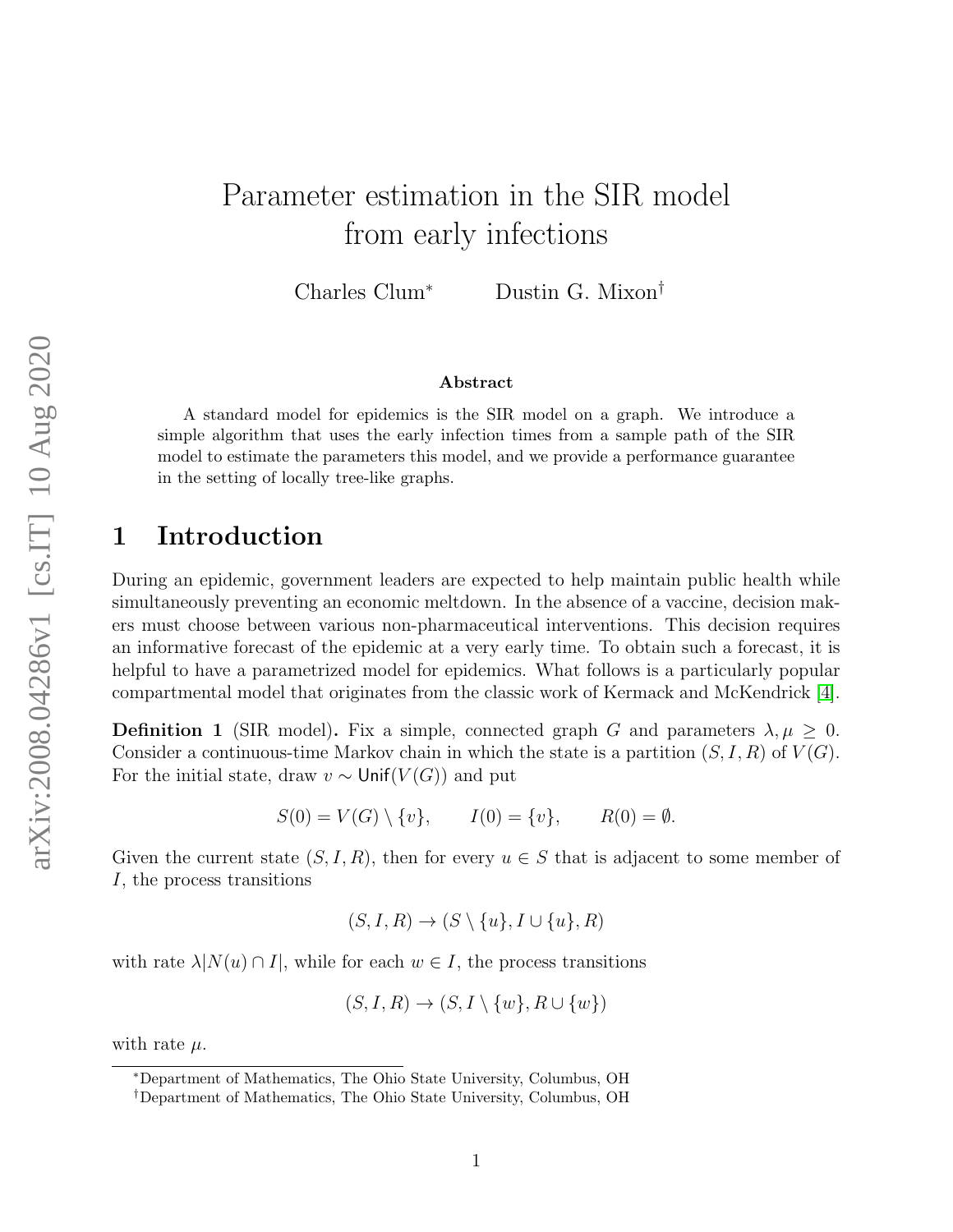In the real world, it is difficult to distinguish between vertices in the infected set  $I(t)$ and vertices in the recovered set  $R(t)$  at any time t. For example, Li et al. [\[6\]](#page-16-1) estimated the early transmission dynamics of COVID-19 in Wuhan, China by collecting infection times and identifying exposures through contact tracing. In this paper, we model this lack of information by assuming it is known when a vertex is infected, but unknown when an infected vertex recovers. We let  $U(t) = (S(t))^c = I(t) \cup R(t)$  denote the random set of unsusceptible vertices at time t.

**Problem 2.** Given G and  $\{U(t)\}_{t\in[0,\epsilon]}$  for some small  $\epsilon > 0$ , estimate  $\lambda$  and  $\mu$ .

Unfortunately, it is not always possible to estimate  $\lambda$  and  $\mu$  when  $\epsilon$  is small. This can be seen with a popular instance of the SIR model in which  $G$  is the complete graph:

**Example 3.** Suppose  $G = K_n$ . By symmetry, it suffices to consider the cardinalities

$$
s(t) := |S(t)|
$$
,  $i(t) := |I(t)|$ ,  $r(t) = |R(t)|$ .

In fact,  $(s(t), i(t), r(t))$  is also a continuous-time Markov chain in this case. The initial conditions are  $s(0) = n - 1$ ,  $i(0) = 1$ ,  $r(0) = 0$ , and the process transitions

$$
(s, i, r) \rightarrow (s - 1, i + 1, r)
$$

with rate  $\lambda$ *is* and

$$
(s, i, r) \rightarrow (s, i - 1, r + 1)
$$

with rate  $\mu i$ . Assuming *n* is large and  $\lambda n =:\beta$ , then putting  $\sigma := s/n$ ,  $\iota := i/n$ , and  $\rho := r/n$ , we may pass to the mean-field approximation:

$$
\frac{d\sigma}{dt} = -\beta \iota \sigma, \qquad \frac{d\iota}{dt} = \beta \iota \sigma - \mu \iota, \qquad \frac{d\rho}{dt} = \mu \iota.
$$

This approximation is popular because it is much easier to interact with. The approximation is good once the number of infected vertices becomes a fraction of  $n$ , and the approximation is better when this fraction is larger [\[5\]](#page-16-2). This suggests an initial condition of the form

$$
\sigma(t_0) = 1 - \delta - \gamma, \qquad \iota(t_0) = \delta, \qquad \rho(t_0) = \gamma
$$

for some small  $t_0, \delta, \gamma > 0$ . For simplicity, we translate time so that  $t_0 = 0$ .

We argue there is no hope of determining  $(\beta, \mu)$  from data of the form  $\{\iota(t) + \rho(t)\}_{t \in [0,\epsilon]}$ for small  $\epsilon > 0$ . (While the following argument is not rigorous, it conveys the main idea.) Notice that for  $t \in [0, \epsilon]$ , it holds that  $\sigma(t) \approx 1$ , and so  $\iota(t) \approx \delta e^{(\beta - \mu)t}$  and

$$
\rho(t) = \gamma + \mu \int_0^t \iota(s)ds \approx \gamma + \frac{\mu}{\beta - \mu} \delta e^{(\beta - \mu)s} \Big|_0^t = \gamma + \frac{\mu}{\beta - \mu} \delta \Big( e^{(\beta - \mu)t} - 1 \Big).
$$

Then our data takes the form

$$
\iota(t) + \rho(t) \approx \delta e^{(\beta - \mu)t} + \gamma + \frac{\mu}{\beta - \mu} \delta \left( e^{(\beta - \mu)t} - 1 \right)
$$

$$
= \left( \gamma - \frac{\mu}{\beta - \mu} \delta \right) + \frac{\beta}{\beta - \mu} \delta \cdot e^{(\beta - \mu)t} =: a + be^{ct}.
$$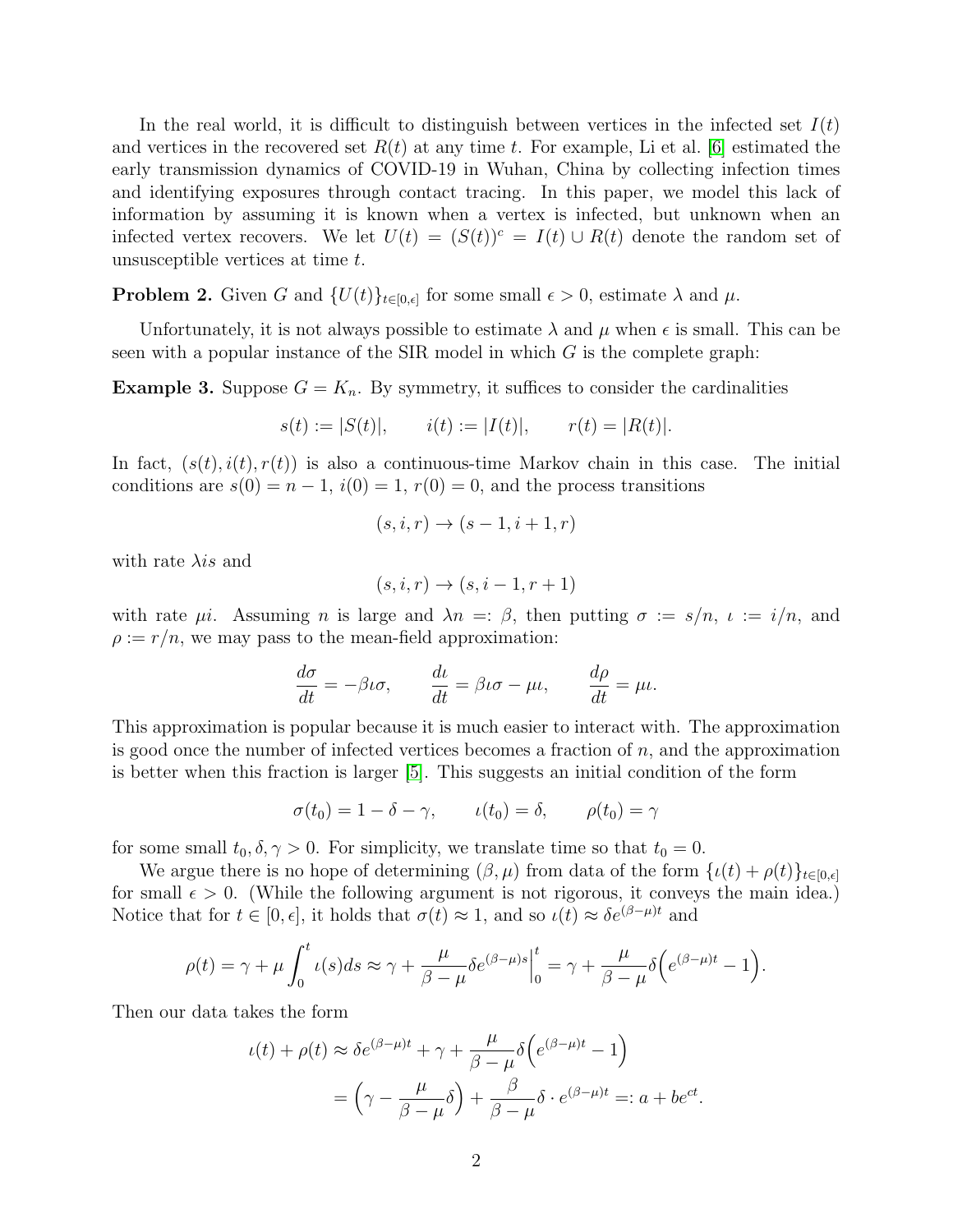We can expect to determine a, b, and c by curve fitting. However, we don't know  $\delta$  or  $\gamma$ , but rather their sum. As such, we claim that  $(a, b, c)$  only determines  $\beta - \mu$ . Indeed, for every choice of  $(\beta, \mu)$  such that  $\beta - \mu = c$ , it could be the case that

$$
\delta = \frac{c}{\beta} \cdot b, \qquad \gamma = a + \frac{\mu}{\beta} \cdot b,
$$

which would then be consistent with the data  $(a, b, c)$ . Of course, additional information about  $(\beta, \mu)$  could conceivably be extracted from higher-order terms, since  $a + be^{ct}$  is merely an approximation of  $\iota(t) + \rho(t)$ . However, we expect any such signal to be dwarfed by noise in the data.

While the short-term behavior of  $\iota$  is exponential with rate  $\beta - \mu$ , the long-term behavior is instead governed by the quotient  $R_0 := \beta/\mu$ , known as the basic reproductive number. This can be seen by dilating time by substituting  $s = \mu t$ . In this variable, the mean-field approximation instead takes the form

$$
\frac{d\sigma}{ds} = \frac{d\sigma}{dt} \cdot \frac{dt}{ds} = -R_0 \iota \sigma, \qquad \frac{d\iota}{ds} = \frac{d\iota}{dt} \cdot \frac{dt}{ds} = R_0 \iota \sigma - \iota, \qquad \frac{d\rho}{ds} = \frac{d\rho}{dt} \cdot \frac{dt}{ds} = \iota.
$$

That is,  $R_0$  (together with initial conditions) determines  $\iota$  modulo time dilation, and notably, whether the curve ever exceeds the capacity of the medical care system. However,  $R_0 = \beta/\mu$ cannot be determined from  $\beta - \mu$ .

Overall, the complete graph is not amenable to determining  $(\lambda, \mu)$  from  $\{U(t)\}_{t\in [0,\epsilon]}$ . However, real-world social networks are far from complete. Like social networks, expander graphs have low degree, but considering their spectral properties, one might presume that they are just as opaque as the complete graph. Surprisingly, this is not correct! In this paper, we show how certain graphs (including certain expander graphs) are provably amenable to determining  $(\lambda, \mu)$  from  $\{U(t)\}_{t\in[0,\epsilon]}.$ 

In the following section, we introduce our approach. Specifically, we isolate infections that pass across bridges in a local subgraph of the social network, and then we estimate  $\lambda$ and  $\mu$  from these infection statistics. Section 3 gives the proof of our main result: that our approach provides decent estimates of  $\lambda$  and  $\mu$  in the setting of locally tree-like graphs. Our proof makes use of the vast literature on SIR dynamics on infinite trees. We conclude in Section 4 with a discussion of opportunities for future work.

#### 2 Parameter estimation from controlled infections

We start with the simple example in which  $G = K_2$ . According to the SIR process, one of the two vertices is infected, and then it either infects the other vertex or it recovers before doing so. Let Z denote the random amount of time it takes for the second vertex to become infected. Notice that  $Z = \infty$  with probability  $\frac{\mu}{\lambda + \mu}$ . On the other hand, if we condition on the event  $Z < \infty$ , then the distribution of Z is exponential with rate  $\lambda + \mu$ . (This is a consequence of the fact that the minimum and minimizer of independent exponential random variables are independent.) Notice that if we could estimate

$$
\mathbb{P}\{Z < \infty\} = \frac{\lambda}{\lambda + \mu}, \qquad \mathbb{E}[Z|Z < \infty] = \frac{1}{\lambda + \mu},
$$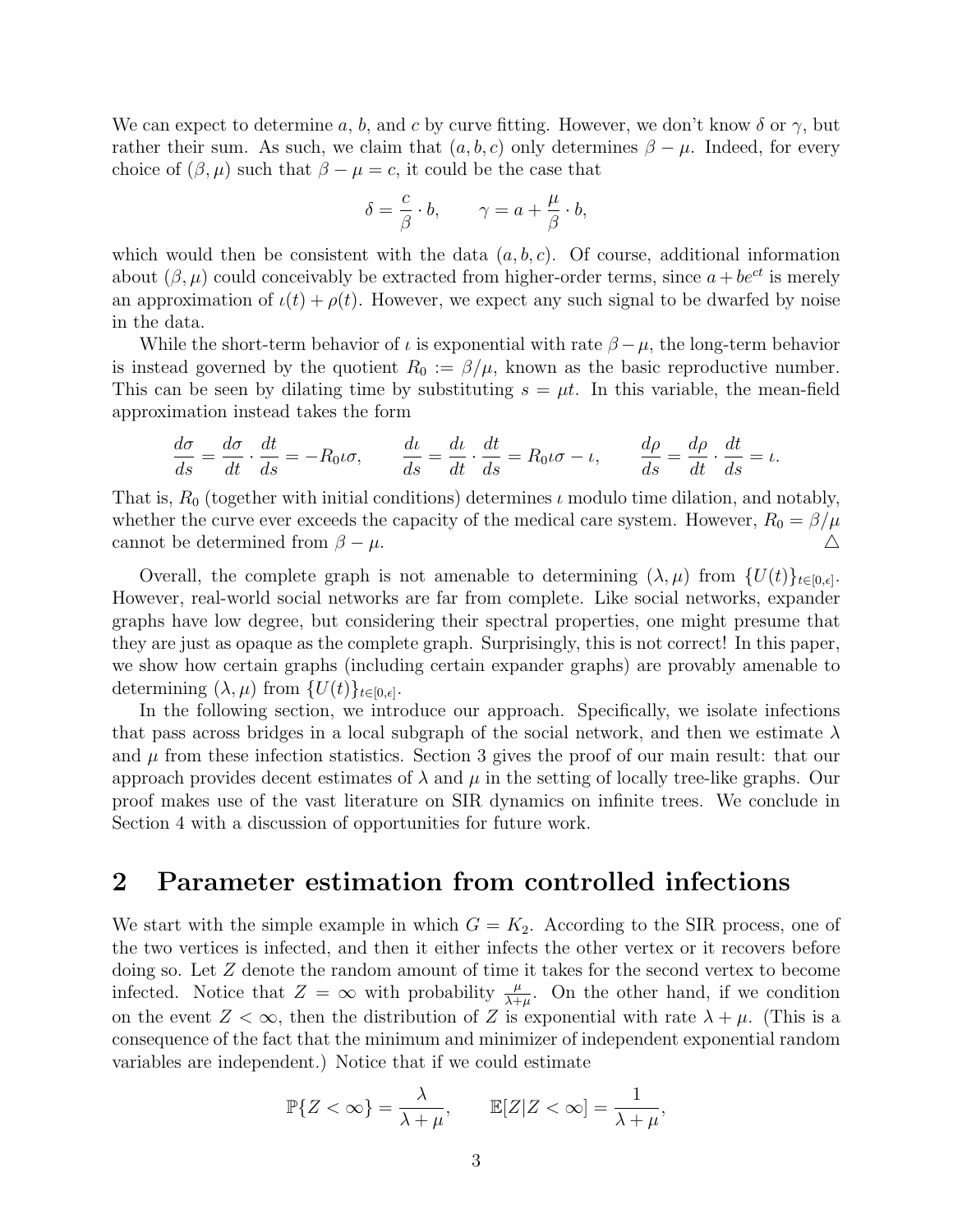then we could recover  $(\lambda, \mu)$ , as desired. For example, if we had access to multiple independent draws of the SIR model on  $K_2$ , then we could obtain such estimates. For certain types of graphs, we can actually simulate this setup, and this is the main idea of our approach.

In practice, we will not have the time to determine whether  $Z < \infty$ , and so we instead truncate  $Z \leftarrow \min\{Z, \tau\}$  for some threshold  $\tau > 0$ . In particular, we write  $Z \sim \text{Cl}(\lambda, \mu, \tau)$ to denote a random variable with distribution

$$
\mathbb{P}\{Z \in (a,b)\} = \int_{\max(a,0)}^{\min(b,\tau)} \lambda e^{-(\lambda+\mu)t} dt + \frac{\lambda + \mu e^{-(\lambda+\mu)\tau}}{\lambda+\mu} \cdot 1_{\tau \in (a,b)}.
$$

We seek to estimate  $\lambda$  and  $\mu$  given  $\tau$  and estimates of the following quantities:

$$
p := \mathbb{P}\{Z < \tau\} = \frac{\lambda}{\lambda + \mu} \cdot (1 - e^{-(\lambda + \mu)\tau}),
$$
\n
$$
q := \mathbb{E}[Z|Z < \tau] = \frac{1}{\lambda + \mu} \cdot \frac{1 - ((\lambda + \mu)\tau + 1)e^{-(\lambda + \mu)\tau}}{1 - e^{-(\lambda + \mu)\tau}}.
$$

First, we show that good estimates of p and q yield good estimates of  $\lambda$  and  $\mu$ :

<span id="page-3-0"></span>**Lemma 4.** Suppose  $m := (\lambda + \mu)\tau \geq 2$ , and take P and Q such that

$$
e^{-\epsilon} \leq \frac{P}{p} \leq e^{\epsilon}, \qquad e^{-\epsilon} \leq \frac{1-P}{1-p} \leq e^{\epsilon}, \qquad e^{-\epsilon} \leq \frac{Q}{q} \leq e^{\epsilon}
$$

for some  $\epsilon > 0$ . Then

$$
e^{-2\epsilon}\lambda \leq \frac{P}{Q} \leq e^{2\epsilon}(1 + 2(m+1)e^{-m}) \cdot \lambda,
$$
  

$$
e^{-2\epsilon}\mu \leq \frac{1-P}{Q} \leq e^{2\epsilon}(1 + 2(\lambda/\mu + m + 1)e^{-m}) \cdot \mu.
$$

Proof. First, observe that

$$
\frac{p}{q} = \lambda \cdot \frac{(1 - e^{-m})^2}{1 - (m + 1)e^{-m}} =: \lambda \cdot \alpha_1,
$$
  

$$
\frac{1 - p}{q} = \mu \cdot \frac{(1 + (\lambda/\mu)e^{-m})(1 - e^{-m})}{1 - (m + 1)e^{-m}} =: \mu \cdot \alpha_2.
$$

Since  $m \geq 2$ , we have  $(m+1)e^{-m} \leq 1/2$ , and so

$$
1 \le \alpha_1 \le \frac{1}{1 - (m+1)e^{-m}} \le 1 + 2(m+1)e^{-m},
$$

and

$$
1 \le \alpha_2 \le \frac{1 + (\lambda/\mu)e^{-m}}{1 - (m+1)e^{-m}} \le (1 + (\lambda/\mu)e^{-m})(1 + 2(m+1)e^{-m})
$$
  
= 1 + (\lambda/\mu + 2(m+1))e^{-m} + 2(\lambda/\mu)(m+1)e^{-2m}  
 $\le 1 + 2(\lambda/\mu + m + 1)e^{-m}$ .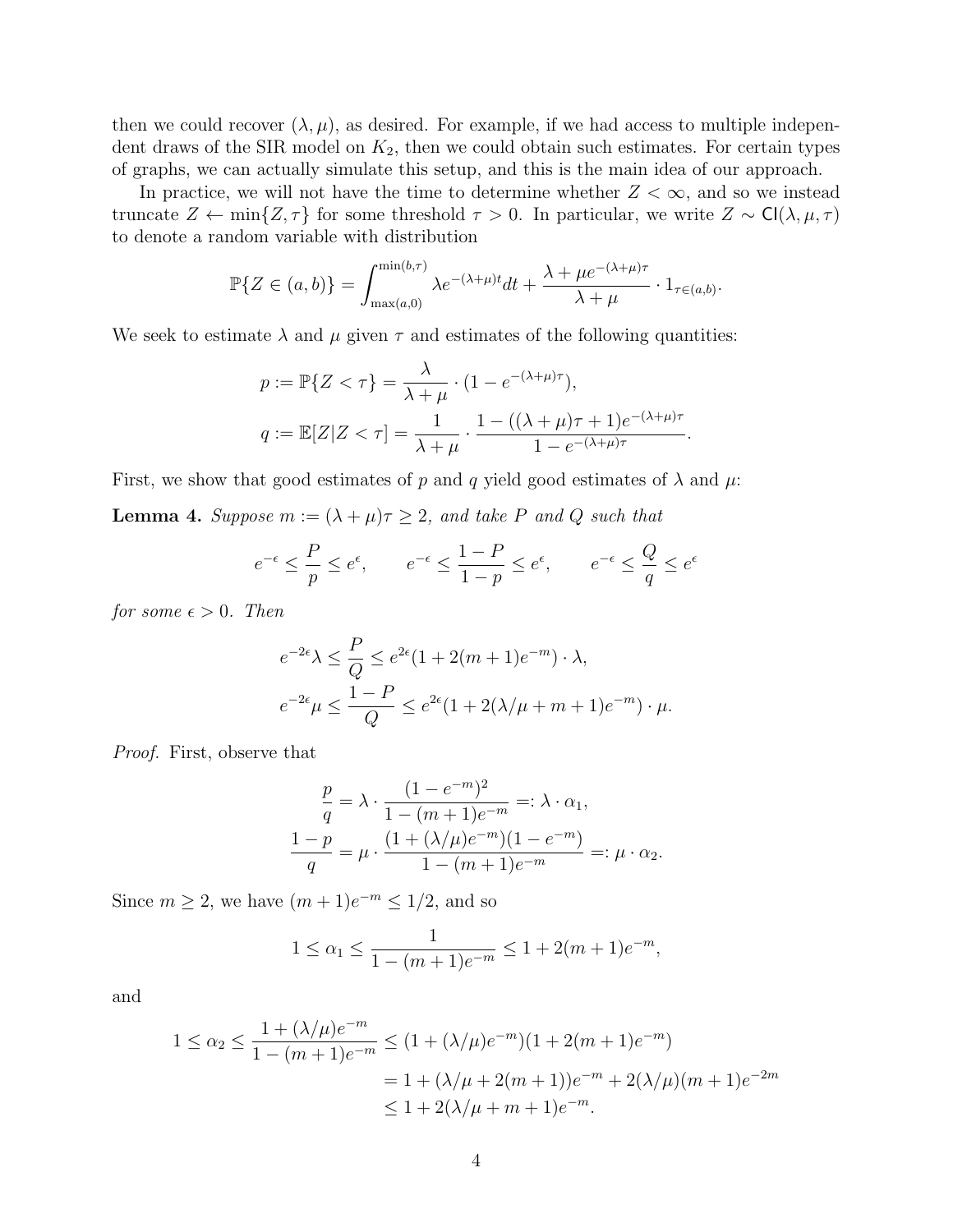Thus,

$$
e^{-2\epsilon}\lambda \le e^{-2\epsilon}\alpha_1\lambda = e^{-2\epsilon} \cdot \frac{p}{q} \le \frac{P}{Q} \le e^{2\epsilon} \cdot \frac{p}{q} = e^{2\epsilon}\alpha_1\lambda \le e^{2\epsilon}(1+2(m+1)e^{-m}) \cdot \lambda,
$$

and similarly for  $(1 - P)/Q$ .

Next, we produce estimates  $P$  and  $Q$  given independent realizations of  $Z$ :

<span id="page-4-0"></span>**Lemma 5.** Given independent realizations  $\{Z_a\}_{a \in A}$  of  $Z \sim \text{Cl}(\lambda, \mu, \tau)$ , put

$$
L_a := 1_{\{Z_a < \tau\}}, \qquad A' := \{a \in A : Z_a < \tau\}, \qquad P := \frac{1}{|A|} \sum_{a \in A} L_a, \qquad Q := \frac{1}{|A'|} \sum_{a \in A'} Z_a.
$$

Select  $\epsilon > 0$ . Then with probability  $\geq 1 - 6e^{-c_{\epsilon}[A]p(1-p)}$ , it holds that

$$
e^{-\epsilon} \leq \frac{P}{p} \leq e^{\epsilon}, \qquad e^{-\epsilon} \leq \frac{1-P}{1-p} \leq e^{\epsilon}, \qquad e^{-\epsilon} \leq \frac{Q}{q} \leq e^{\epsilon}.
$$

*Proof.* For convenience, we put  $k := |A|$  and identify  $A = [k]$ . We have  $\mathbb{E} L_i = p$ ,  $\text{Var } L_i =$  $p(1 - p)$ , and  $L_i \in [0, 1]$  almost surely. As such, we may apply Bernstein's inequality for bounded random variables (see Theorem 2.8.4 in [\[7\]](#page-16-3)):

$$
\mathbb{P}\left\{|P-p| \geq \delta p(1-p)\right\} = \mathbb{P}\left\{\left|\sum_{i=1}^{k} (L_i - \mathbb{E}L_i)\right| \geq k\delta \min(p, 1-p)\right\}
$$
  
\n
$$
\leq 2 \exp\left(-\frac{(k\delta p(1-p))^2/2}{kp(1-p)+(k\delta p(1-p))/3}\right)
$$
  
\n
$$
= 2 \exp\left(-\frac{\delta^2/2}{1+\delta/3} \cdot k \cdot p(1-p)\right)
$$
  
\n
$$
\leq 2 \exp\left(-\frac{1}{4} \cdot \min(\delta^2, \delta/3) \cdot k \cdot p(1-p)\right).
$$

Put  $\delta = 1 - e^{-\epsilon}$ . Then both of the following hold with probability  $1 - 2e^{-c_{\epsilon}kp(1-p)}$ .

$$
\left|\frac{P}{p} - 1\right| = \frac{|P - p|}{p} \le \frac{|P - p|}{p(1 - p)} \le 1 - e^{-\epsilon},
$$

$$
\left|\frac{1 - P}{1 - p} - 1\right| = \frac{|P - p|}{1 - p} \le \frac{|P - p|}{p(1 - p)} \le 1 - e^{-\epsilon}.
$$

Note that this implies

$$
e^{-\epsilon} \leq \frac{P}{p} \leq e^{\epsilon}, \qquad e^{-\epsilon} \leq \frac{1-P}{1-p} \leq e^{\epsilon}.
$$

Next, we estimate Q. Conditioned on A', the random variables  $\{Z_a\}_{a \in A'}$  are all distributed like a  $\tau$ -truncated version Y of a random variable  $X \sim \text{Exp}(\lambda + \mu)$ , and there exist absolute constants  $C_1, C_2 > 0$  such that

$$
||Y - \mathbb{E}Y||_{\psi_1} \leq C_1 ||Y||_{\psi_1} \leq C_1 ||X||_{\psi_1} = \frac{C_1 C_2}{\lambda + \mu}.
$$

$$
\qquad \qquad \Box
$$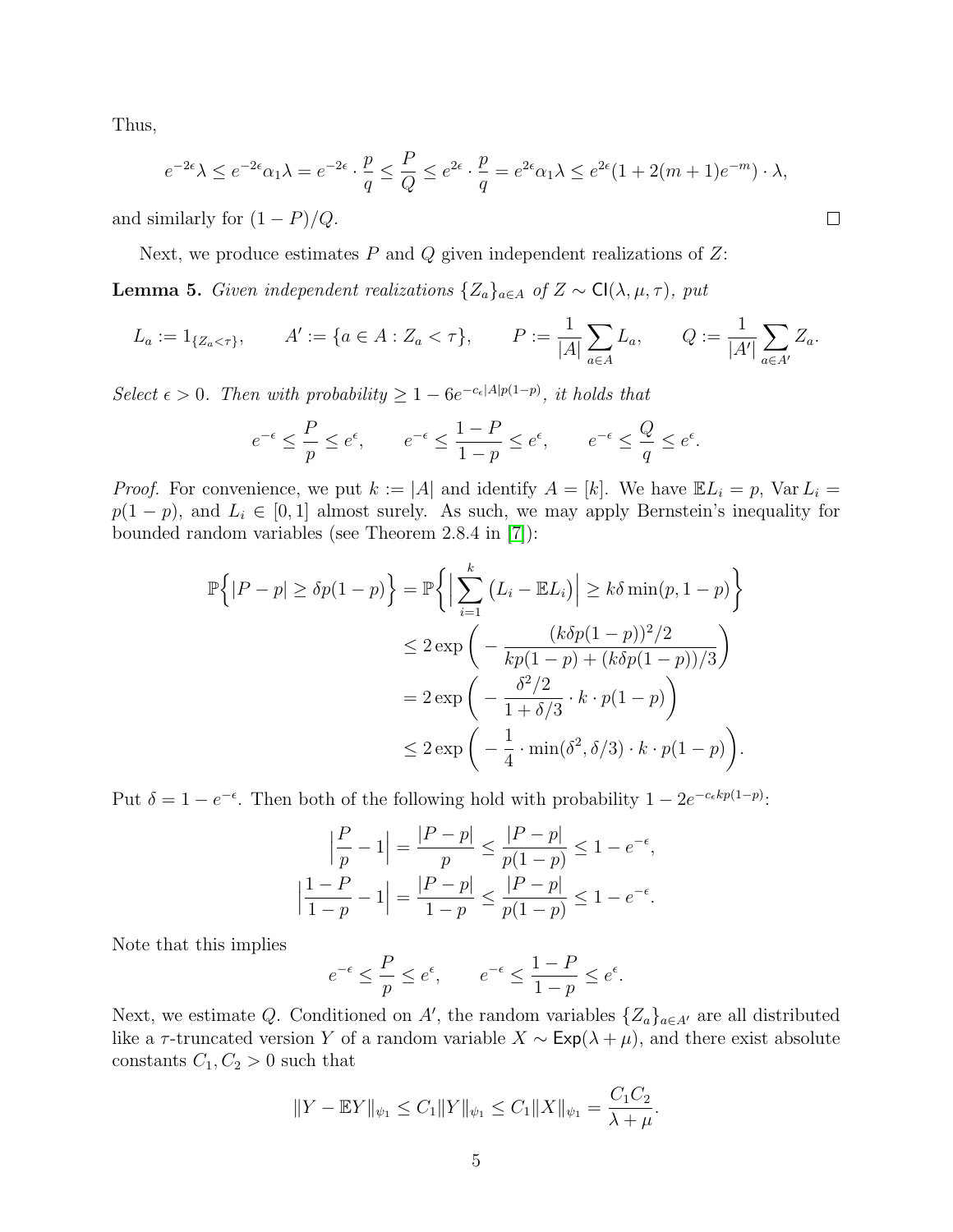As such, we may apply Bernstein's inequality for subexponential random variables (see Theorem 2.8.1 in [\[7\]](#page-16-3)):

$$
\mathbb{P}\left\{|Q-q|\geq (1-e^{-\epsilon})q\right\} \leq \mathbb{P}\left\{|Q-q|\geq \frac{1-e^{-\epsilon}}{\lambda+\gamma}\right\}
$$
  
\n
$$
\leq \mathbb{P}\left\{|Q-q|\geq \frac{1-e^{-\epsilon}}{\lambda+\gamma}\Big| |A'|\geq e^{-\epsilon}pk\right\}+\mathbb{P}\left\{|A'|\leq e^{-\epsilon}pk\right\}
$$
  
\n
$$
\leq \mathbb{P}\left\{|Q-q|\geq \frac{1-e^{-\epsilon}}{\lambda+\gamma}\Big| |A'|\geq e^{-\epsilon}pk\right\}+\mathbb{P}\left\{P  
\n
$$
\leq 2e^{-c_{\epsilon}kp}+2e^{-c_{\epsilon}kp(1-p)}.
$$
$$

As such, with probability  $\geq 1 - 4e^{-c_{\epsilon}kp(1-p)}$ , it holds that

$$
e^{-\epsilon} \le \frac{Q}{q} \le e^{\epsilon}.
$$

The result follows from the union bound.

If we had access to the infected vertices at time  $t_0$ , we could use the formulas in Lemma [5](#page-4-0) to obtain estimators of the SIR parameters that provide a good approximation to the true parameters:

<span id="page-5-0"></span>**Lemma 6.** Consider the SIR model on a graph G with parameters  $\lambda$  and  $\mu$ . Select  $r, t_0, t_1 > 0$ and put  $\tau := t_1 - t_0$ . Let  $B(r)$  denote the subgraph of G induced by vertices of distance at most r from  $U(0)$ . The set of bridges in  $B(r)$  with one vertex in  $I(t_0)$  and another vertex in  $S(t_0)$  takes the form  $\{\{a,b\} : a \in A_I, b \in B_a\}$ , where  $A_I \subseteq I(t_0)$ . For each  $a \in A_I$ , independently draw  $b(a) \sim \text{Unif}(B_a)$ . Let  $T(v)$  denote the infection time of  $v \in V(G)$ , where we take  $T(v) := \infty$  if v is never infected. Consider the random variables

$$
Z_a := \min(T(b(a)) - t_0, \tau), \qquad L_a := 1_{\{Z_a < \tau\}}, \qquad A'_I := \{a \in A_I : Z_a < \tau\},
$$
\n
$$
P_I := \frac{1}{|A_I|} \sum_{a \in A_I} L_a, \qquad Q_I := \frac{1}{|A'_I|} \sum_{a \in A'_I} Z_a, \qquad \hat{\lambda}_I := \frac{P_I}{Q_I}, \qquad \hat{\mu}_I := \frac{1 - P_I}{Q_I}.
$$

For any fixed  $k, \epsilon > 0$ , define the events

$$
\mathcal{E}_1 := \{ U(t_1) \cap \partial U(t_1) \subseteq V(B(r)) \}, \qquad \mathcal{E}_2 := \{ |\overline{A}| \ge k \},
$$
  

$$
\mathcal{F} := \{ \hat{\lambda}_I \not\in [e^{-\delta} \lambda, e^{\delta} \lambda] \} \cup \{ \hat{\mu}_I \not\in [e^{-\delta} \mu, e^{\delta} \mu] \},
$$

where  $\delta := 2\epsilon + 2(\lambda/\mu + (\lambda + \mu)\tau + 1)e^{-(\lambda + \mu)\tau}$ . Then  $\mathbb{P}(\mathcal{F} \cap \mathcal{E}_1 \cap \mathcal{E}_2) \leq 6e^{-c_{\epsilon}kp(1-p)}$ , where  $p := \mathbb{P}{Z < \tau}$  with  $Z \sim \mathsf{Cl}(\lambda, \mu, \tau)$ .

*Proof.* Let S denote the vertices in G of distance exactly r from  $U(0)$ . Notice that for every vertex  $v \in V(B(r)) \setminus S$ , the edges incident to v in  $B(r)$  are precisely the edges incident to v in G. As such, the SIR processes on G and on  $B(r)$  are identical until the stopping time

$$
T := \inf\{t : |U(t) \cap S| > 0\}.
$$

 $\Box$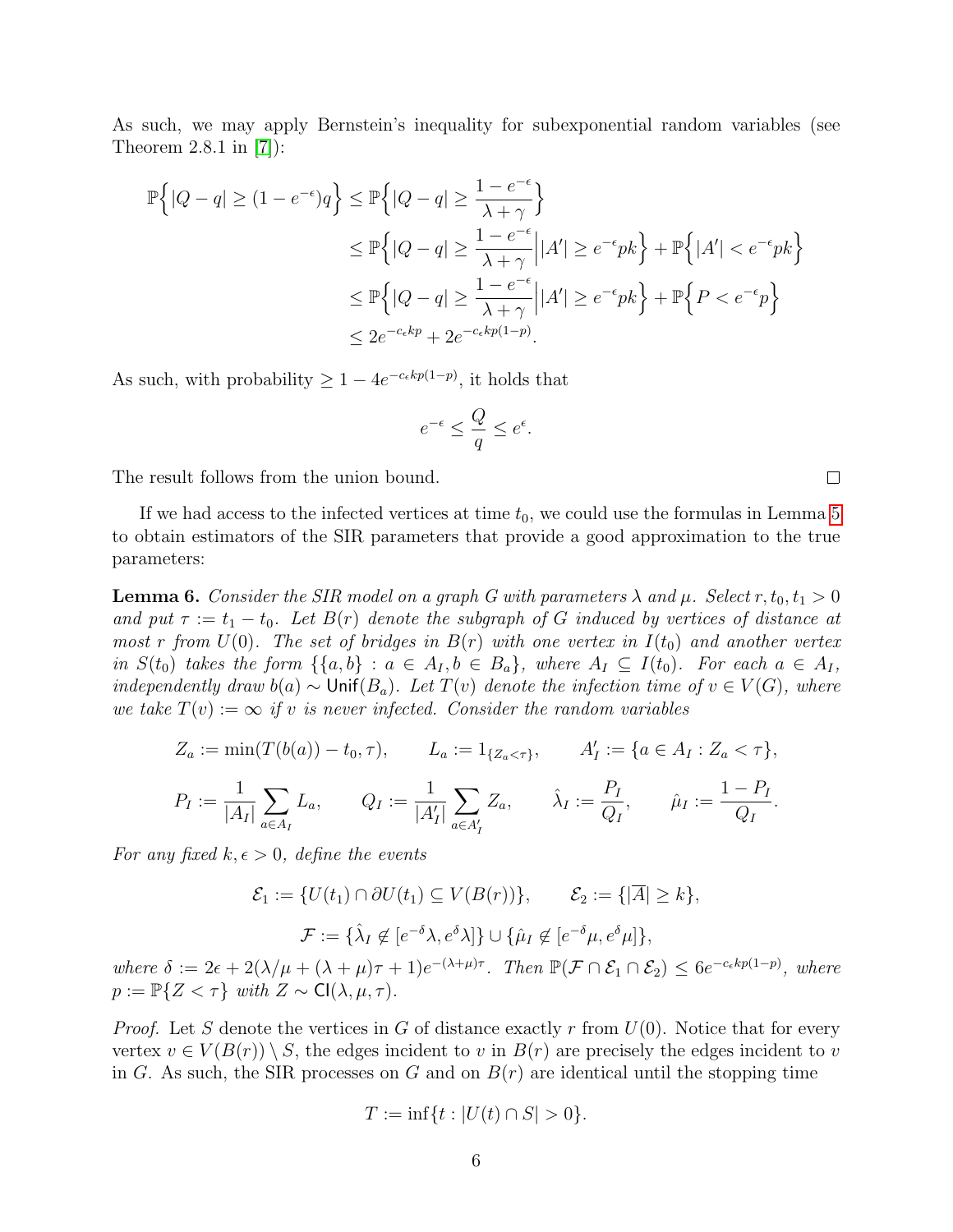Algorithm 1: SIR parameter estimation from controlled infections

Data: Graph  $G = (V, E)$ , parameters  $r, t_0, t_1 > 0$ , infection times  $T: V \to \mathbb{R} \cup \{\infty\}$ **Result:** Estimate  $(\lambda, \hat{\mu})$  of SIR parameters Let  $B(r)$  denote the subgraph of G induced by vertices of distance at most r from the minimizer of T. Put  $U := \{u \in V(B(r)) : T(u) \le t_0\}.$ Let  $\{\{a, b\} : a \in A, b \in B_a\}$  denote the bridges in  $B(r)$  with one vertex in  $U \supseteq A$  and the other vertex in  $V(B(r)) \setminus U \supseteq \bigcup_{a \in A} B_a$ . For each  $a \in A$ , independently draw  $b(a) \sim \text{Unif}(B_a)$ . Put  $\tau := t_1 - t_0$ . For each  $a \in A$ , put  $Z_a := \min(T(b(a)) - t_0, \tau)$ . For each  $a \in A$ , put  $L_a := 1_{\{Z_a < \tau\}}$ . Put  $A' := \{a \in A : Z_a < \tau\}.$ Put  $P := \frac{1}{|A|} \sum_{a \in A} L_a$  and  $Q := \frac{1}{|A'|} \sum_{a \in A'} Z_a$ . Output  $\hat{\lambda} := \frac{P}{Q}$  and  $\hat{\mu} := \frac{1-P}{Q}$ .

For each quantity  $T(v)$ ,  $Z_a$ ,  $A_I$ ,  $A_I'$ ,  $B_a$ ,  $b(a)$ ,  $P$ ,  $Q$ ,  $\hat{\lambda}_I$ ,  $\hat{\mu}_I$  defined in the statement of the lemma, there is a corresponding quantity defined by replacing the SIR process on G with the SIR process on  $B(r)$ , and we denote these variables by  $\tilde{T}(v)$ ,  $\tilde{Z}_a$ ,  $\tilde{A}$ ,  $\tilde{A}'$ ,  $\tilde{B}_a$ ,  $\tilde{b}(a)$ ,  $\tilde{P}$ ,  $\tilde{Q}$ ,  $\tilde{\lambda}$ ,  $\tilde{\mu}$ . Each of these variables equals its counterpart over the event  $\mathcal{E}_1 = \{T > t_1\}$ . In fact, taking  $\tilde{\mathcal{F}}$  to similarly correspond to F, then  $\tilde{\mathcal{F}} \cap \mathcal{E}_1 = \mathcal{F} \cap \mathcal{E}_1$ . This implies

<span id="page-6-0"></span>
$$
\mathbb{P}(\mathcal{F}\cap \mathcal{E}_1\cap \mathcal{E}_2)=\mathbb{P}(\tilde{\mathcal{F}}\cap \mathcal{E}_1\cap \mathcal{E}_2)\leq \mathbb{P}(\tilde{\mathcal{F}}\cap \mathcal{E}_2)\leq \mathbb{P}(\tilde{\mathcal{F}}|\mathcal{E}_2).
$$

It remains to bound  $\mathbb{P}(\tilde{\mathcal{F}}|\mathcal{E}_2)$ .

Conditioned on  $\tilde{A}$  and  $\{\tilde{b}(a)\}_{a\in\tilde{A}}$ , then for each  $a \in \tilde{A}$ , the Markov property implies that  $\tilde{Z}_a$  has distribution  $Cl(\lambda, \mu, \tau)$ . Also, the vertices  $\{\tilde{b}(a)\}_{a \in \tilde{A}}$  are pairwise distinct almost surely. Indeed, if  $\tilde{b}(a) = \tilde{b}(a')$ , then if we delete the edge  $\{a, \tilde{b}(a)\}$ , we can still traverse a walk from a to  $U(0)$  to  $a'$  to  $\tilde{b}(a') = \tilde{b}(a)$ , implying  $\{a, \tilde{b}(a)\}$  was not a bridge. As such, conditioned on  $\tilde{A}$  and  $\{\tilde{b}(a)\}_{a\in \tilde{A}}$ , the variables  $\{\tilde{Z}_a\}_{a\in \tilde{A}}$  are jointly independent. Then Lemmas [4](#page-3-0) and [5](#page-4-0) together imply

$$
\mathbb{P}(\tilde{\mathcal{F}}|\mathcal{E}_2) = \mathbb{E}[\mathbb{P}(\tilde{\mathcal{F}}|\tilde{A}, \{\tilde{b}(a)\}_{a \in \tilde{A}})|\mathcal{E}_2] \leq \mathbb{E}[6e^{-c_{\epsilon}|\tilde{A}|p(1-p)}|\mathcal{E}_2] \leq 6e^{-c_{\epsilon}kp(1-p)}.
$$

Of course, in our setup, we do not have access to  $I(t_0)$ , but rather  $U(t_0) = I(t_0) \cup R(t_0)$ , and so we cannot apply Lemma [6](#page-5-0) directly. Instead, we assume that  $\lambda$  is sufficiently large compared to  $\mu$  that  $U(t_0)$  is a decent approximation of  $I(t_0)$ . This approach is summarized in Algorithm [1.](#page-6-0) As we will see, the approximation  $I(t_0) \approx U(t_0)$  introduces some error in our estimators. To analyze the performance of Algorithm [1,](#page-6-0) it is convenient to focus on a certain (large) family of graphs. We say a graph G is  $(r, \eta)$ -locally tree-like if for a fraction  $1-\eta$  of the vertices  $v \in V(G)$ , it holds that the subgraph induced by the vertices of distance at most r from v is a tree. For example, it is known that for every fixed choice of  $d \in \mathbb{N}$ with  $d > 1$  and  $c \in (0, \frac{1}{4})$  $\frac{1}{4}$ ), there exists  $\gamma > 0$  such that a random d-regular graph on n vertices is  $(c \log_{d-1} n, n^{-\gamma})$ -locally tree-like with probability approaching 1 as  $n \to \infty$ ; see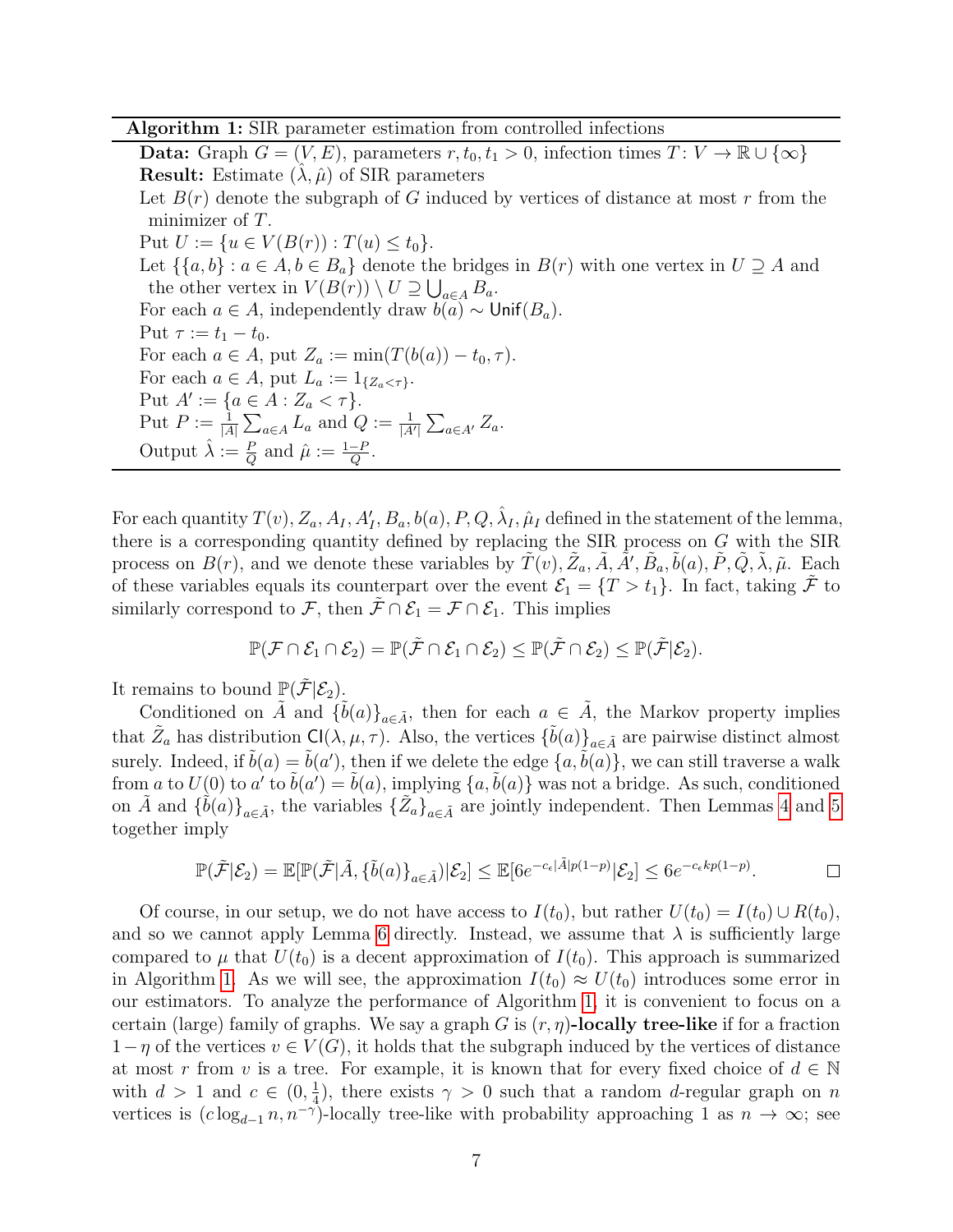Proposition 4.1 in [\[2\]](#page-16-4). By focusing on this class of graphs, we may apply the vast literature on SIR dynamics on infinite trees to help analyze the performance of Algorithm [1.](#page-6-0)

<span id="page-7-2"></span>**Theorem 7** (Main Result). Fix  $d \in \mathbb{N}$  with  $d \geq 3$  and  $c, \gamma > 0$ , and consider any sequence of d-regular,  $(c \log_{d-1} n, n^{-\gamma})$ -locally tree-like graphs on n vertices with  $n \to \infty$ . Select any  $\alpha$  and  $\beta$  such that  $0 < \alpha < \beta < \frac{c}{2e(d-1)\lambda}$ , and put

$$
r := c \log_{d-1} n
$$
,  $t_0 := \alpha \log_{d-1} n$ ,  $t_1 := \beta \log_{d-1} n$ .

For each n, let  $\mathcal{E}_0$  denote the event that the subgraph  $B(r)$  induced by vertices of distance at most r from  $U(0)$  is a tree, and let  $\mathcal{E}_{\infty}$  denote the event that  $U(\infty)$  contains a vertex of distance greater than r from  $U(0)$ . Suppose  $\lambda \geq 6\mu > 0$ . Then one of the following holds:

- (a)  $\limsup_{n\to\infty} \mathbb{P}((\mathcal{E}_0 \cap \mathcal{E}_{\infty})^c) = 1$ , meaning there is a subsequence of n for which, with probability at least  $1 - o(1)$ , no vertex outside of  $B(r)$  will ever be infected, in which case the infection does not spread to even a constant fraction of the graph.
- (b) For each n, the following holds: Conditioned on  $\mathcal{E}_0 \cap \mathcal{E}_{\infty}$ , Algorithm [1](#page-6-0) returns

<span id="page-7-0"></span>
$$
\hat{\lambda} \in [\frac{1}{8}\lambda - o(1), \lambda + o(1)], \qquad \hat{\mu} \in [\mu - o(1), 8\mu + o(1)]
$$
 (1)

with probability tending to 1 as  $n \to \infty$ .

Furthermore,  $\mathbb{P}(\mathcal{E}_0 \cap \mathcal{E}_{\infty}) \geq 1 - \frac{\mu}{(d-2)\lambda - \mu} - o(1)$ .

The proof is given in the next section, and Figure [1](#page-8-0) illustrates the actual behavior of Algorithm [1](#page-6-0) for comparison. The factors of 8 in [\(1\)](#page-7-0) are due to the approximation  $I(t_0) \approx$  $U(t_0)$ , and they have not been optimized. We suspect that these factors can be replaced by terms that approach 1 as  $d \to \infty$ , but this requires a different technique. We also suspect the hypothesis  $\lambda \geq 6\mu$  is an artifact of our proof. As the following lemma indicates, the threshold  $(d-2)\lambda > \mu$  would be more natural; this threshold arises from standard results on Galton–Watson processes (see the lecture notes [\[1\]](#page-16-5), for example).

<span id="page-7-1"></span>**Lemma 8.** Consider any sequence  $\{G_n\}$  of d-regular graphs on n vertices with  $n \to \infty$  such that  $G_n$  is  $(r_n, \eta_n)$ -locally tree-like with  $r_n \to \infty$  and  $\eta_n \to 0$ . For each n, consider the SIR model on  $G_n$  with parameters  $\lambda$  and  $\mu$ , and let  $\mathcal{E}_{\infty}$  denote the event that  $U(\infty)$  contains a vertex of distance greater than r from  $U(0)$ .

- (a) If  $(d-2)\lambda \leq \mu$ , then  $U(\infty) \subseteq B(r_n)$  with probability at least  $1 o(1)$  as  $n \to \infty$ .
- (b) If  $(d-2)\lambda > \mu$ , then for each n, it holds that  $\mathbb{P}(\mathcal{E}_{\infty}^c) \leq \frac{\mu}{(d-2)\lambda-\mu} + \eta_n$ .

*Proof.* For (a), it suffices to show  $\mathbb{P}(\{U(\infty) \not\subseteq B(r_n)\}|\mathcal{E}_0) = o(1)$ , since then

$$
\mathbb{P}\{U(\infty) \not\subseteq B(r_n)\} = \mathbb{P}(\{U(\infty) \not\subseteq B(r_n)\} \cap \mathcal{E}_0^c) + \mathbb{P}(\{U(\infty) \not\subseteq B(r_n)\} \cap \mathcal{E}_0)
$$
  
\n
$$
\leq \mathbb{P}(\mathcal{E}_0^c) + \mathbb{P}(\{U(\infty) \not\subseteq B(r_n)\} | \mathcal{E}_0) \cdot \mathbb{P}(\mathcal{E}_0)
$$
  
\n
$$
= o(1).
$$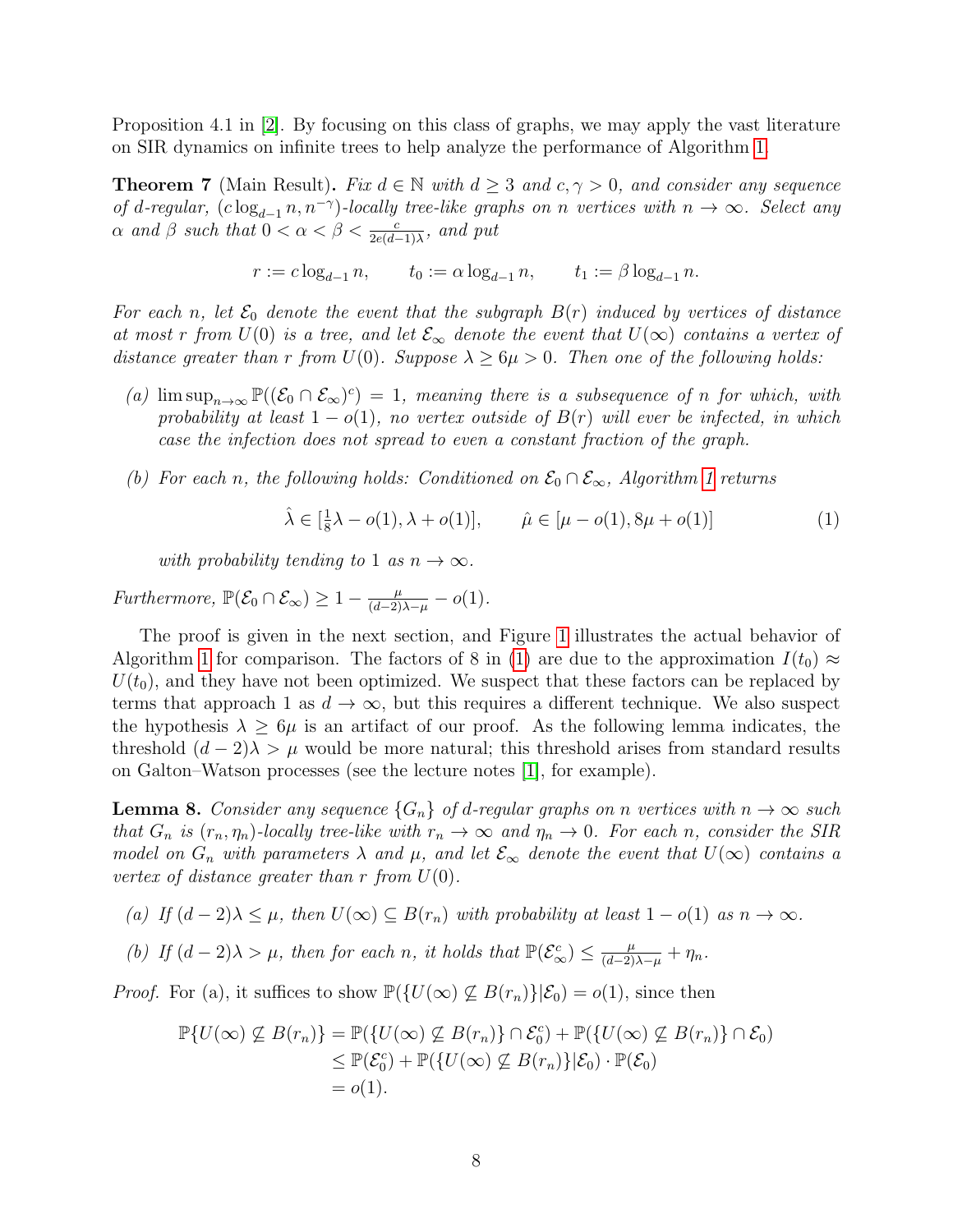

<span id="page-8-0"></span>Figure 1: For each  $d \in \{2^k : k \in \{1, \ldots, 7\}\}\$ , draw 100 independent sample paths of the SIR process initialized at the root of the infinite d-ary tree for each  $\lambda \in \{2^j : j \in \{-5, \ldots, 1\}\}\$ with  $\mu = 1$ . Consider  $T_0 := \inf\{t : |U(t)| \geq 100\}$ . (left) Proportion of sample paths with  $T_0 = \infty$ . For these instances, the lack of spread renders parameter estimation moot. This plot mimics the phase transition in Lemma [8.](#page-7-1) (right) Run Algorithm [1](#page-6-0) with  $r = \infty$ ,  $t_0 = T_0$ , and  $t_1 = T_0 + 4$ . If the algorithm breaks for at least 80 of the trials (either because  $T_0 = \infty$  or  $Q = 0$ ), plot a black square with a white "X." Otherwise, plot the average of max $((|\lambda - \lambda|)/\lambda, (|\hat{\mu} - \mu|)/\mu)$  over the trials for which the algorithm does not break. Apparently, Algorithm [1](#page-6-0) performs better than predicted by Theorem [7.](#page-7-2)

Restrict to the event  $\mathcal{E}_0$ , and put  $\{v\} = U(0)$ . Deleting v from  $B(r_n)$  produces d connected components, each of which can be viewed as a subgraph of the infinite  $(d-1)$ -ary tree T that is rooted by the corresponding neighbor  $w$  of  $v$ . The SIR evolution on  $T$  determines a Galton–Watson process that gives the eventual number  $Z_m$  of unsusceptible vertices at distance  $m \geq 1$  from w:

$$
Z_m = \sum_{k=1}^{Z_m - 1} X_{m,k},
$$

where  $X_{m,k}$  denotes the number of vertices infected by the kth infected vertex in T that has distance m from w. The random variables  $\{X_{n,k}\}_{n,k\geq 1}$  are independent with distribution matching a random variable that we denote  $X$ .

We can describe the distribution of X as follows. Draw random variables  $T \sim \text{Exp}(\mu)$ and  $C_1, \ldots, C_{d-1} \sim \text{Exp}(\lambda)$ . If N denotes the number of  $k \in [d-1]$  for which  $C_k < T$ , then N is distributed like X. Conditioned on T, this number is a binomial with parameters  $d-1$ and  $1 - e^{-\lambda T}$ . Hence,

$$
\mathbb{E}X = \mathbb{E}[\mathbb{E}[N|T]] = (d-1)\mathbb{E}[1 - e^{-\lambda T}] = (d-1) \cdot \frac{\lambda}{\lambda + \mu} \le 1.
$$

Since in addition, it holds that  $\mathbb{P}\{X > 1\} > 0$ , Theorem 1.7 in [\[1\]](#page-16-5) gives that  $\sum_{m=1}^{\infty} Z_m$  is finite almost surely. Put  $M := \sup\{m : Z_m > 0\}$ . Then  $M < \infty$  almost surely. In particular, a union bound over the  $d$  different neighbors of  $v$  gives

$$
\mathbb{P}(\{U(\infty) \not\subseteq B(r_n)\}|\mathcal{E}_0) \le d \cdot \mathbb{P}\{M > r_n\} = o(1),
$$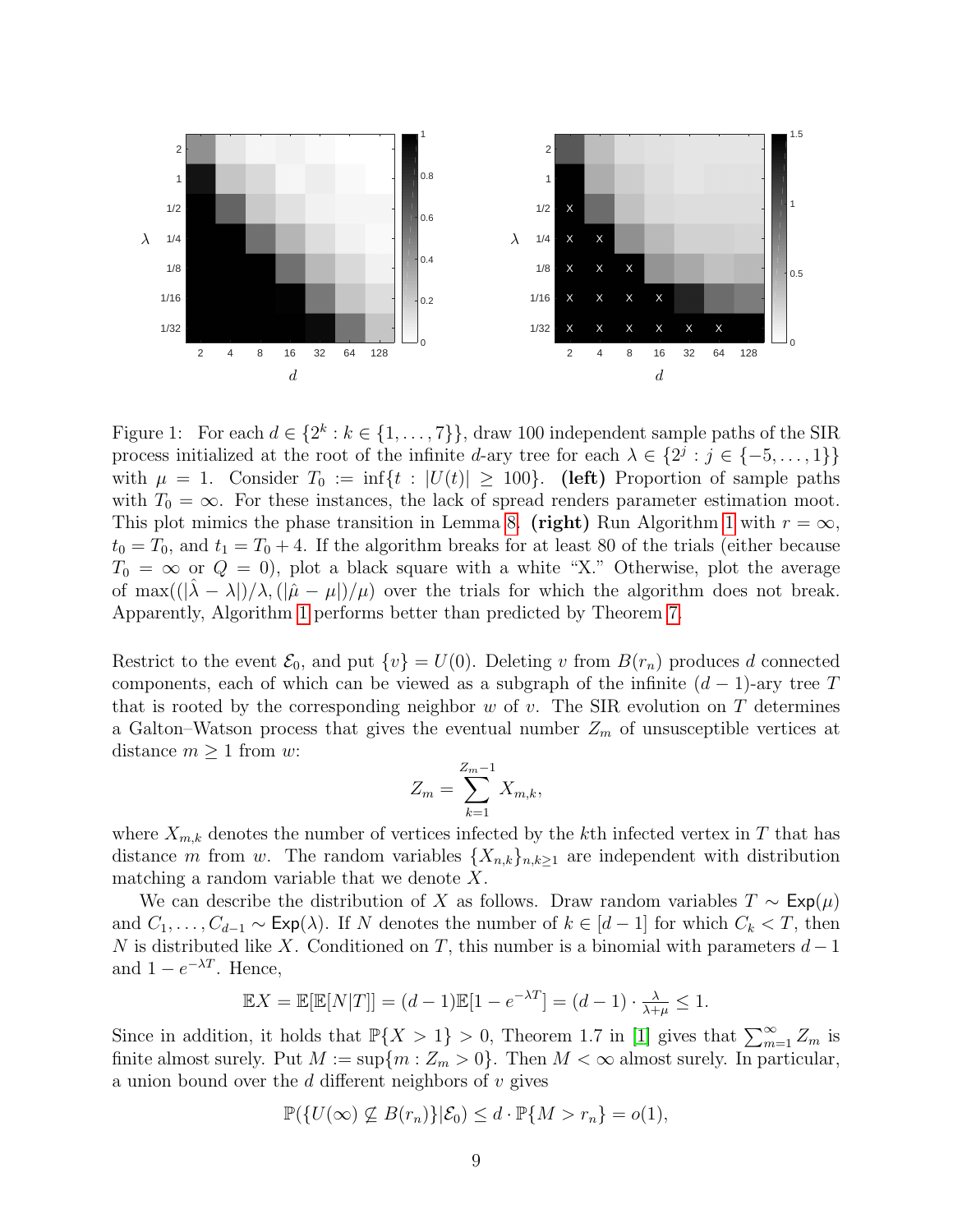where the last step uses the fact that the survivor function of  $M$  vanishes at infinity.

For (b), it suffices to show  $\mathbb{P}(\mathcal{E}_{\infty}^c|\mathcal{E}_0) \leq \frac{\mu}{(d-2)}$  $\frac{\mu}{(d-2)\lambda-\mu}$ , since then

 $\mathbb{P}(\mathcal{E}_{\infty}^c) = \mathbb{P}(\mathcal{E}_{\infty}^c \cap \mathcal{E}_0^c) + \mathbb{P}(\mathcal{E}_{\infty}^c \cap \mathcal{E}_0) \leq \mathbb{P}(\mathcal{E}_0^c) + \mathbb{P}(\mathcal{E}_{\infty}^c | \mathcal{E}_0) \mathbb{P}(\mathcal{E}_0) \leq \eta_n + \frac{\mu}{(d-2)}$  $\frac{\mu}{(d-2)\lambda-\mu}$ .

Restrict to the event  $\mathcal{E}_0$ , and put  $\{v\} = U(0)$ . As before, we identify a Galton–Watson process to analyze, but this one is slightly different: Delete one of the neighbors of  $v$  from  $B(r_n)$  and identify the connected component C containing v with a subgraph of a  $(d-1)$ -ary tree  $T$  with root  $v$ . The SIR evolution on  $T$  determines a Galton–Watson process that gives the eventual number  $Z_m$  of unsusceptible vertices at distance  $m \geq 1$  from v:

$$
Z_m = \sum_{k=1}^{Z_m - 1} X_{m,k},
$$

where  $X_{m,k}$  denotes the number of vertices infected by the kth infected vertex in T that has distance m from v. The random variables  $\{X_{m,k}\}_{m,k\geq 1}$  are independent with distribution matching a random variable that we denote X. We see that  $\mathbb{P}(\mathcal{E}^c_\infty|\mathcal{E}_0)$  is at most the extinction probability q of this process. By Theorem 1.7 in [\[1\]](#page-16-5), q is the smallest fixed point of the generating function  $f(s) := \mathbb{E}[s^X]$  for  $s \in [0,1]$ .

Put  $p_0 := \mathbb{P}{X = 0}$  and  $p_1 := \mathbb{P}{X = 1}$ . Since  $f(0) = p_0 > 0$ , then for every  $s > 0$ that satisfies  $f(s) \leq s$ , we have  $q \leq s$  by the intermediate value theorem. Since

$$
f\left(\frac{p_0}{1-p_0-p_1}\right) \le p_0 + p_1\left(\frac{p_0}{1-p_0-p_1}\right) + (1-p_0-p_1)\left(\frac{p_0}{1-p_0-p_1}\right)^2 = \frac{p_0}{1-p_0-p_1},
$$

it follows that  $q \leq \frac{p_0}{1-p_0}$  $\frac{p_0}{1-p_0-p_1}$ . Before estimating  $p_0$  and  $p_1$ , it is helpful to introduce some notation. An infected parent with  $d-1$  children infects X of these children. The parent recovers exponentially with rate  $\mu$ , and we let R denote the recovery time. Simultaneously, each child is infected exponentially with rate  $\lambda$ , and so we denote independent random variables  $I_i \sim \text{Exp}(\lambda)$  such that

$$
\begin{cases} I_i & \text{if } I_i < R \\ \infty & \text{otherwise} \end{cases}
$$

gives the time of infection for child  $i$ . Then

$$
p_0 = \mathbb{P}\{X = 0\} = \mathbb{E}[\mathbb{P}(\{X = 0\}|R)] = \mathbb{E}[1 - \mathbb{P}(\{X > 0\}|R)]
$$
  
= 1 - \mathbb{E}[\mathbb{P}(\{\min\_{i} I\_i < R|R\})]  
= 1 - \mathbb{E}[1 - e^{-(d-1)\lambda R}] = \mathbb{E}[e^{-(d-1)\lambda R}] = \frac{\mu}{\mu + (d-1)\lambda}

Next, the order statistic  $I_{(2)}$  has the same distribution as  $\frac{1}{(d-1)\lambda}Z_1+\frac{1}{(d-1)\lambda}Z_2$  $\frac{1}{(d-2)\lambda}Z_2$ , where  $Z_1, Z_2 \sim$  $Exp(1)$  are independent. It follows that

$$
p_0 + p_1 = \mathbb{P}\{X \le 1\} = \mathbb{E}[\mathbb{P}(\{X \le 1\}|R)]
$$
  
= 1 - \mathbb{E}[\mathbb{P}(\{I\_{(2)} < R\}|R)]  
= (d-1)(d-2)\lambda \cdot \mathbb{E}[\frac{1}{(d-2)\lambda}e^{-(d-2)\lambda R} - \frac{1}{(d-1)\lambda}e^{-(d-1)\lambda R}]  
= (d-1) \cdot \frac{\mu}{\mu + (d-2)\lambda} - (d-2) \cdot \frac{\mu}{\mu + (d-1)\lambda}.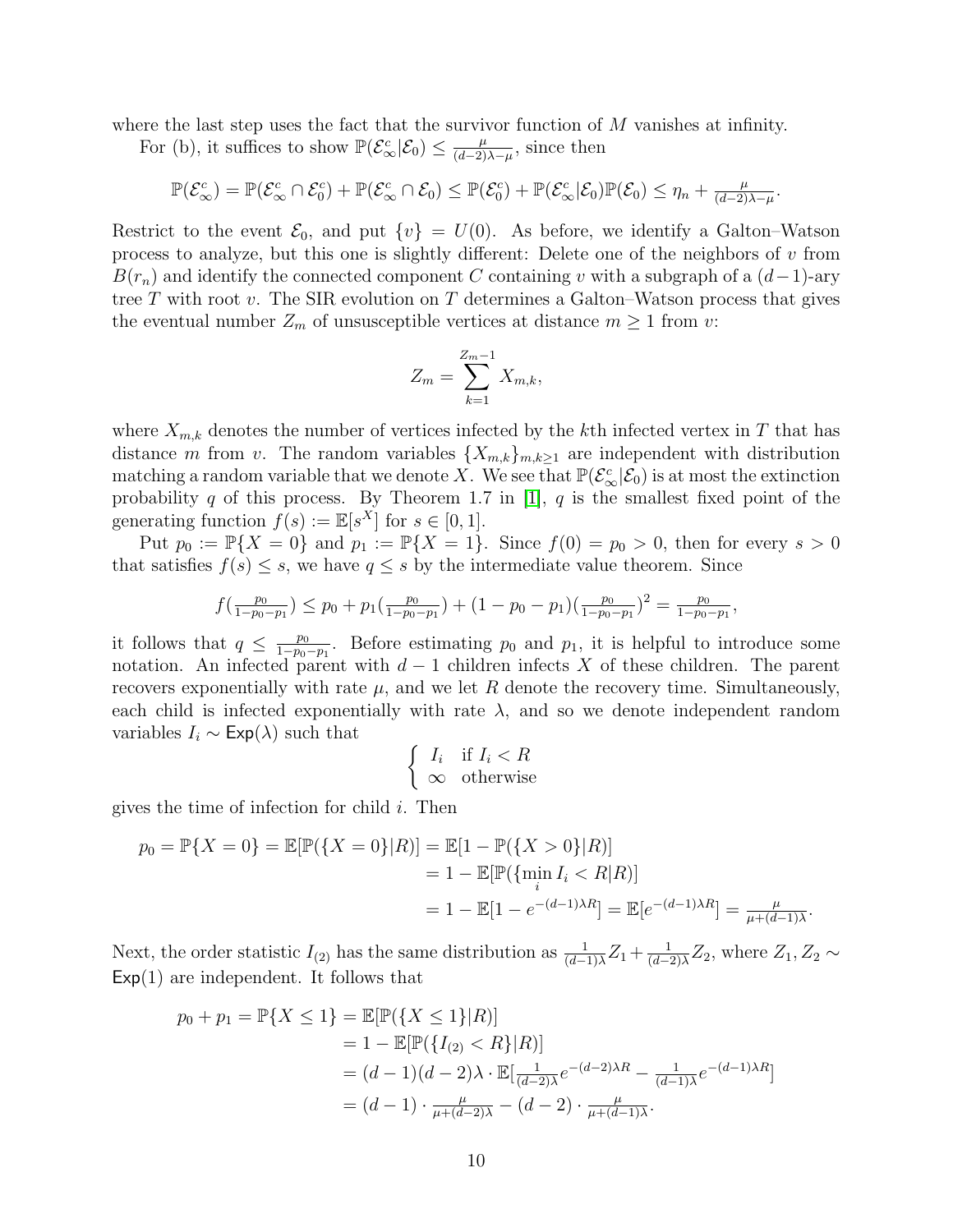This identity combined with the fact that  $x \mapsto \frac{\mu x}{\mu + \lambda x}$  is an increasing function gives

$$
p_0 + p_1 \le \left( (d-1) - (d-2) \right) \left( \frac{\mu}{\mu + (d-1)\lambda} + \frac{\mu}{\mu + (d-2)\lambda} \right) = \frac{\mu}{\mu + (d-1)\lambda} + \frac{\mu}{\mu + (d-2)\lambda} \le \frac{2\mu}{\mu + (d-2)\lambda}.
$$

Overall, since  $(d-2)\lambda > \mu$ , we have

$$
q \le \frac{p_0}{1 - p_0 - p_1} \le (1 - \frac{2\mu}{\mu + (d-2)\lambda})^{-1} \cdot \frac{\mu}{\mu + (d-1)\lambda} \le (1 - \frac{2\mu}{\mu + (d-2)\lambda})^{-1} \cdot \frac{\mu}{\mu + (d-2)\lambda} = \frac{\mu}{(d-2)\lambda - \mu}.
$$

#### 3 Proof of Theorem [7](#page-7-2)

The last statement follows from Lemma [8.](#page-7-1) To prove the remainder of the result, we will assume that (a) does not hold and prove that (b) holds. Since (a) does not hold, there exists some  $\kappa > 0$  such that  $\mathbb{P}(\mathcal{E}_0 \cap \mathcal{E}_{\infty}) > \kappa$  for all sufficiently large n. Select n sufficiently large, and let F denote the failure event that [\(1\)](#page-7-0) does not hold for some  $o(1)$  function to be identified later. We wish to show that  $\mathbb{P}(\mathcal{F}|\mathcal{E}_0 \cap \mathcal{E}_{\infty}) = o(1)$ . Let  $\mathcal{E}_1$  denote the event that  $U(t_1) \cup \partial U(t_1)$  is contained within distance r of  $U(0)$ . In particular, on the event  $\mathcal{E}_0 \cap \mathcal{E}_1$ , all of infected and recovered vertices at time  $t_1$  reside in a tree with root  $U(0)$ . Also, selecting  $k:=\frac{\alpha(\mu+\lambda)}{4}$  $\frac{\alpha+ \lambda)}{4} \cdot r = \frac{\alpha(\mu + \lambda)}{4}$  $\frac{d(x+h)}{4} \cdot c \log_{d-1} n$ , let  $\mathcal{E}_2$  denote the event that  $|U(t_0)| \geq k$ .

We will make use of two simple inequalities involving arbitrary events  $A, B$ , and  $C$ . First,

<span id="page-10-0"></span>
$$
\mathbb{P}(A|B) = \frac{\mathbb{P}(A \cap B \cap C)}{\mathbb{P}(B)} + \frac{\mathbb{P}(A \cap B \cap C^c)}{\mathbb{P}(B)} \le \frac{\mathbb{P}(A \cap B \cap C)}{\mathbb{P}(B \cap C)} + \frac{\mathbb{P}(B \cap C^c)}{\mathbb{P}(B)} = \mathbb{P}(A|B \cap C) + \mathbb{P}(C^c|B). \tag{2}
$$

Furthermore, if  $\mathbb{P}(C^c|B) \neq 1$ , then

<span id="page-10-4"></span><span id="page-10-1"></span>
$$
\mathbb{P}(A|B \cap C) = \frac{\mathbb{P}(A \cap B \cap C)}{\mathbb{P}(C|B)\mathbb{P}(B)} \le \frac{\mathbb{P}(A \cap B)}{\mathbb{P}(C|B)\mathbb{P}(B)} = \frac{\mathbb{P}(A|B)}{1 - \mathbb{P}(C^c|B)}.
$$
\n(3)

Two applications of [\(2\)](#page-10-0) gives

$$
\mathbb{P}(\mathcal{F}|\mathcal{E}_0 \cap \mathcal{E}_{\infty}) \leq \mathbb{P}(\mathcal{F}|\mathcal{E}_0 \cap \mathcal{E}_1 \cap \mathcal{E}_{\infty}) + \mathbb{P}(\mathcal{E}_1^c|\mathcal{E}_0 \cap \mathcal{E}_{\infty}) \leq \mathbb{P}(\mathcal{F}|\mathcal{E}_0 \cap \mathcal{E}_1 \cap \mathcal{E}_2 \cap \mathcal{E}_{\infty}) + \mathbb{P}(\mathcal{E}_2^c|\mathcal{E}_0 \cap \mathcal{E}_1 \cap \mathcal{E}_{\infty}) + \mathbb{P}(\mathcal{E}_1^c|\mathcal{E}_0 \cap \mathcal{E}_{\infty}).
$$
 (4)

To bound the third term in [\(4\)](#page-10-1), we let  $\mathbb{P}_{\lambda,\mu}$  denote the probability measure corresponding to the SIR model with parameters  $\lambda$  and  $\mu$ . Then, for sufficiently large n, we have

<span id="page-10-3"></span>
$$
\mathbb{P}(\mathcal{E}_1^c|\mathcal{E}_0 \cap \mathcal{E}_{\infty}) = \frac{\mathbb{P}_{\lambda,\mu}(\mathcal{E}_0 \cap \mathcal{E}_1^c \cap \mathcal{E}_{\infty})}{\mathbb{P}_{\lambda,\mu}(\mathcal{E}_0 \cap \mathcal{E}_{\infty})} \leq \frac{\mathbb{P}_{\lambda,0}(\mathcal{E}_0 \cap \mathcal{E}_1^c \cap \mathcal{E}_{\infty})}{\mathbb{P}_{\lambda,\mu}(\mathcal{E}_0 \cap \mathcal{E}_{\infty})} \leq \frac{\mathbb{P}_{\lambda,0}(\mathcal{E}_0 \cap \mathcal{E}_1^c)}{\kappa}.
$$
 (5)

As such, it suffices to show that  $\mathbb{P}_{\lambda,0}(\mathcal{E}_0 \cap \mathcal{E}_1^c) = o(1)$ . We accomplish this by analyzing the corresponding branching process:

<span id="page-10-2"></span>**Lemma 9.** Let G denote the infinite d-ary tree. Consider the process  $\{H_t\}_{t\geq0}$  of induced subgraphs of G in which  $H_0$  is induced by the root vertex, and then for each  $v \in V(G) \setminus V(H_t)$ that is a G-child of some vertex in  $H_t$ , it holds that v is added to  $H_t$  at unit rate. Let  $B_m$ denote the first time at which a vertex of distance m from the root vertex of G is added to  $H_t$ . Then  $B_m \geq m/(2ed)$  with probability  $\geq 1 - e^{-m/2}$ .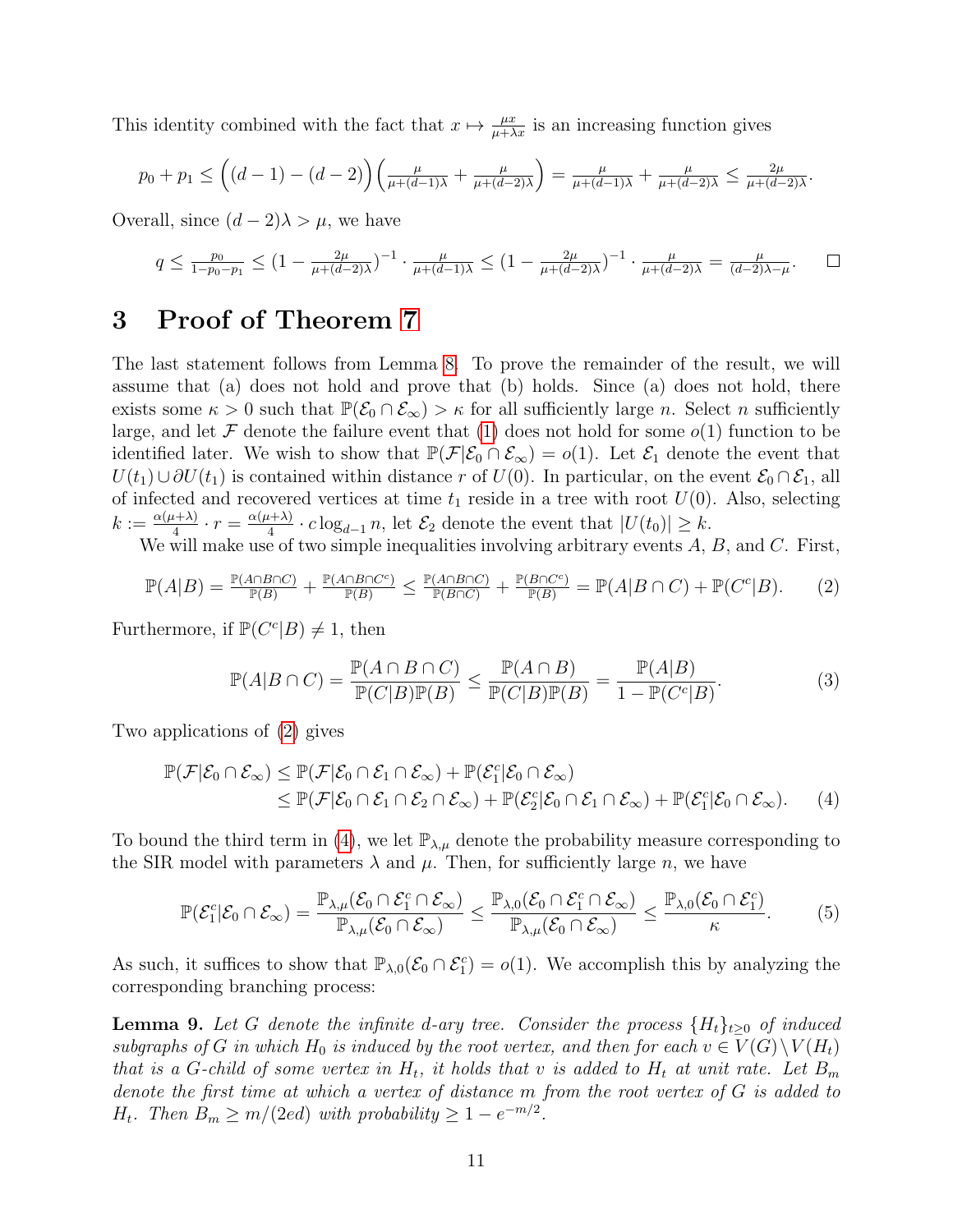*Proof.* Let  $B_{m,r}$  denote the rth time at which a vertex of distance m from the root vertex of G is added to  $H_t$ , and note that  $B_m = B_{m,1}$ . Let  $c, \theta > 0$  be given (to be selected later). Then Markov's inequality gives

$$
\mathbb{P}\{B_m \le cm\} = \mathbb{P}\{e^{-\theta B_m} \ge e^{-\theta cm}\} \le e^{\theta cm} \cdot \mathbb{E}e^{-\theta B_m}
$$

$$
\le e^{\theta cm} \cdot \mathbb{E}\left[\sum_{r=1}^d e^{-\theta B_{m,r}}\right] = e^{\theta cm} \cdot \left(\mathbb{E}\left[\sum_{r=1}^d e^{-\theta B_{1,r}}\right]\right)^m,
$$

where the last identity, which appears in Theorem 1 in [\[5\]](#page-16-2), follows from analyzing a certain martingale. In our case,  $X_0 := B_{1,1} \sim \text{Exp}(d)$  and  $X_r := B_{1,r+1} - B_{1,r} \sim \text{Exp}(d-r)$  for  $r \in \{1, \ldots, d-1\}$  are independent. It follows that

$$
\mathbb{E}e^{-\theta B_{1,r}} = \mathbb{E}e^{-\theta \sum_{k=0}^{r-1} X_k} = \prod_{k=0}^{r-1} \mathbb{E}e^{-\theta X_k} = \prod_{k=0}^{r-1} \frac{d-k}{d-k+\theta} \le \left(\frac{d}{d+\theta}\right)^r,
$$

and so

$$
\mathbb{E}\bigg[\sum_{r=1}^d e^{-\theta B_{1,r}}\bigg] \le \sum_{r=1}^d \left(\frac{d}{d+\theta}\right)^r \le \frac{1}{1-\frac{d}{d+\theta}} - 1 = \frac{d}{\theta}.
$$

Overall,

$$
\mathbb{P}\{B_m \le cm\} \le e^{\theta cm} \cdot (d/\theta)^m = e^{-m(\log(\theta/d) - c\theta)}.
$$

Selecting  $\theta = ed$  and  $c = 1/(2ed)$  gives the result.

<span id="page-11-0"></span>**Lemma 10.** Suppose G is  $(r, \eta)$ -locally tree-like, consider the SIR process on G with  $\mu = 0$ , and take any  $t_1 \leq \frac{r-2}{2e(d-1)}$  $\frac{r-2}{2e(d-1)\lambda}$ . Then  $\mathbb{P}(\mathcal{E}_1^c|\mathcal{E}_0) \leq 2e^{-(r-2)/2}$ .

*Proof.* By time dilation, we may take  $\lambda = 1$  without loss of generality. Condition on  $\mathcal{E}_0$ . After time  $T \sim \text{Exp}(d)$ , there are two infected vertices u and v. Removing the edge  $\{u, v\}$ from H produces two  $(d-1)$ -ary trees, with root vertices u and v. Extend these trees to infinite  $(d-1)$ -ary trees  $H_u$  and  $H_v$ . Let  $B_u$  denote the first time at which a vertex of distance  $r-2$  from the root vertex is infected in  $H_u$ , and similarly for  $B_v$ . Then by assumption on  $t_1$ , we have

$$
\mathcal{E}_1^c \cap \mathcal{E}_0 \subseteq \left( \{ T + B_u < t_1 \} \cup \{ T + B_v < t_1 \} \right) \cap \mathcal{E}_0
$$
\n
$$
\subseteq \left( \{ B_u < \frac{r-2}{2e(d-1)} \} \cup \{ B_v < \frac{r-2}{2e(d-1)} \} \right) \cap \mathcal{E}_0.
$$

Finally, we apply the union bound and Lemma [9](#page-10-2) to get

$$
\mathbb{P}(\mathcal{E}_1^c|\mathcal{E}_0) \le \mathbb{P}(\{B_u < \frac{r-2}{2e(d-1)}\}|\mathcal{E}_0) + \mathbb{P}(\{B_v < \frac{r-2}{2e(d-1)}\}|\mathcal{E}_0) \le 2e^{-(r-2)/2}.\tag{}
$$

Overall, [\(5\)](#page-10-3) and Lemma [10](#page-11-0) together give  $\mathbb{P}(\mathcal{E}_1^c|\mathcal{E}_0 \cap \mathcal{E}_{\infty}) = o(1)$ . Next, we may combine this bound with  $(3)$  to bound the second term in  $(4)$ :

$$
\mathbb{P}(\mathcal{E}_2^c|\mathcal{E}_0 \cap \mathcal{E}_1 \cap \mathcal{E}_{\infty}) \leq \frac{\mathbb{P}(\mathcal{E}_2^c|\mathcal{E}_0 \cap \mathcal{E}_{\infty})}{1 - \mathbb{P}(\mathcal{E}_1^c|\mathcal{E}_0 \cap \mathcal{E}_{\infty})} = \frac{\mathbb{P}(\mathcal{E}_2^c|\mathcal{E}_0 \cap \mathcal{E}_{\infty})}{1 - o(1)} \leq \frac{\mathbb{P}(\mathcal{E}_2^c \cap \mathcal{E}_0 \cap \mathcal{E}_{\infty})}{(1 - o(1))\kappa}.
$$
 (6)

<span id="page-11-1"></span> $\Box$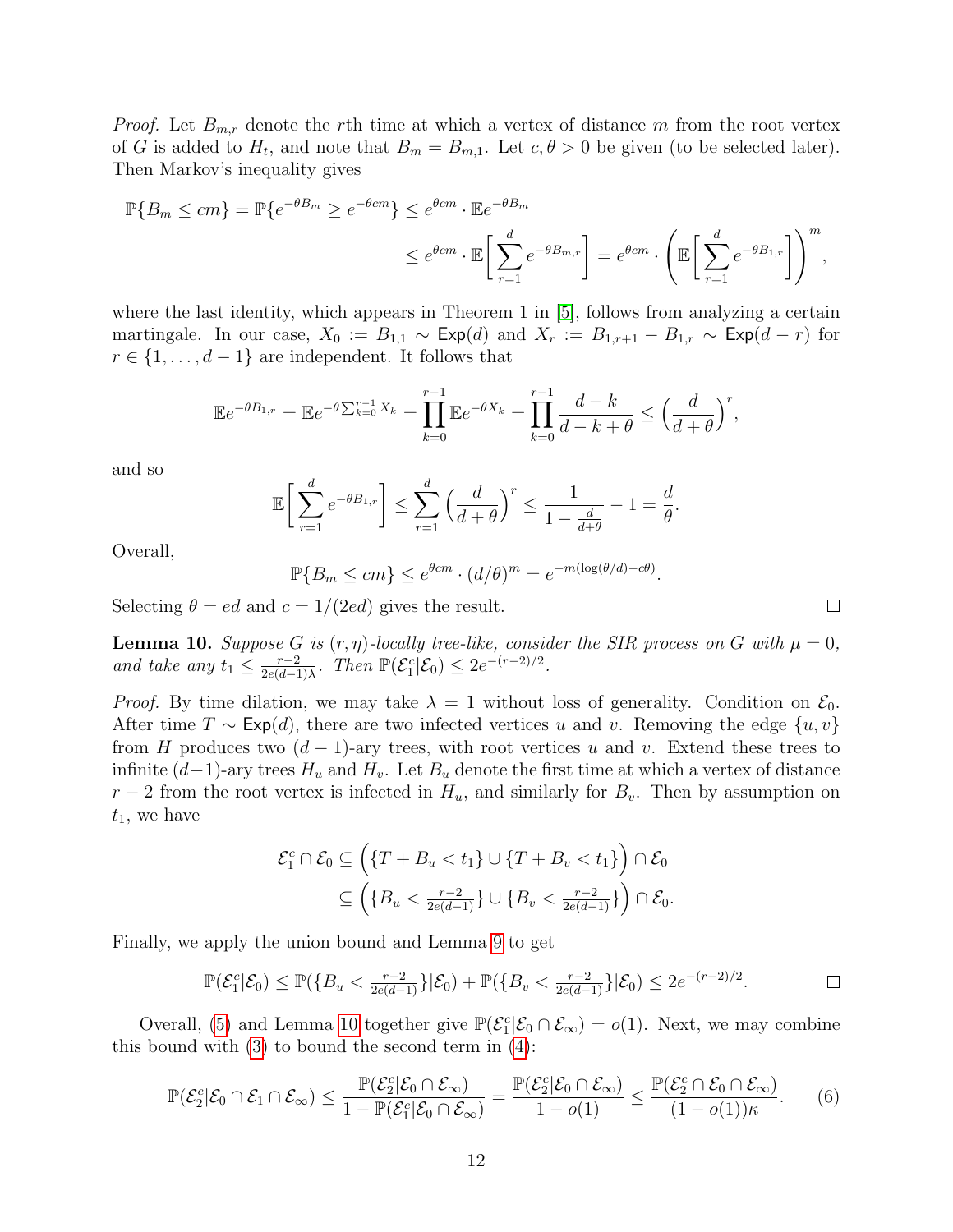Considering  $\mathbb{P}(\mathcal{E}_2^c \cap \mathcal{E}_\infty) \leq \mathbb{P}(\mathcal{E}_2^c \cap \mathcal{E}_\infty) \leq \mathbb{P}(\mathcal{E}_2^c | \mathcal{E}_\infty)$ , it suffices to show that  $\mathbb{P}(\mathcal{E}_2^c | \mathcal{E}_\infty) =$ o(1). To this end, it is convenient to consider the stopping time  $T_0 := \inf\{t : |U(t)| \geq k\},\$ noting that  $\{T_0 > t_0\} = \mathcal{E}_2^c$ . Since  $k = \frac{\alpha(\mu + \lambda)}{4}$  $\frac{a+\lambda)}{4}r=\frac{c(\mu+\lambda)}{4}$  $\frac{d+2}{4}t_0$  and  $c < 1$ , it follows that

<span id="page-12-0"></span>
$$
\mathbb{P}(\mathcal{E}_2^c|\mathcal{E}_{\infty}) = \mathbb{P}(\{T_0 > t_0\}|\mathcal{E}_{\infty}) = \mathbb{P}(\{T_0 > \frac{4k}{c(\mu+\lambda)}\}|\mathcal{E}_{\infty}) \le \mathbb{P}(\{T_0 \ge \frac{4k}{\mu+\lambda}\}|\mathcal{E}_{\infty}).
$$
 (7)

Next, our assumptions that  $\alpha < \frac{c}{2e(d-1)\lambda}$ ,  $(d-2)\lambda > \mu$ , and  $c < 1$  together imply

$$
\tfrac{\alpha(\mu+\lambda)}{4}<\tfrac{c}{2e(d-1)\lambda}\cdot\tfrac{\mu+\lambda}{4}<\tfrac{c}{8e}<1,
$$

from which it follows that  $k < r$ . On the event  $\mathcal{E}_{\infty}$ , it holds that  $U(\infty)$  induces a tree that contains a path of length greater than r, from which is follows that  $|U(\infty)| > r$ . As such,  $\mathcal{E}_{\infty} \subseteq \{|U(\infty)| > r\} \subseteq \{|U(\infty)| \geq k\} = \{T_0 < \infty\}.$  This allows us to continue [\(7\)](#page-12-0):

$$
\mathbb{P}(\mathcal{E}_2^c|\mathcal{E}_{\infty}) \le \frac{\mathbb{P}(\{T_0 \ge \frac{4k}{\mu+\lambda}\} \cap \mathcal{E}_{\infty})}{\mathbb{P}(\mathcal{E}_{\infty})} \le \frac{\mathbb{P}(\{T_0 \ge \frac{4k}{\mu+\lambda}\} \cap \{T_0 < \infty\})}{\mathbb{P}(\mathcal{E}_0 \cap \mathcal{E}_{\infty})} \le \frac{1}{\kappa} \cdot \mathbb{P}(\{T_0 \ge \frac{4k}{\mu+\lambda}\} |\{T_0 < \infty\}).\tag{8}
$$

To continue, we show that  $\mathbb{P}(\lbrace T_0 \geq \frac{4k}{n+1} \rbrace)$  $\frac{4k}{\mu+\lambda}\}|\{T_0 < \infty\}) = o(1)$ :

<span id="page-12-2"></span>**Lemma 11.** Put  $T_0 := \inf\{t \geq 0 : |U(t)| \geq k\}$ . Then

<span id="page-12-1"></span>
$$
\mathbb{P}(\lbrace T_0 > \frac{4k}{\mu + \lambda} \rbrace | \lbrace T_0 < \infty \rbrace) \le e^{-c_1 k},
$$

where  $c_1 > 0$  is a universal constant.

*Proof.* The random number N of transitions that occur over the interval  $(0, T_0]$  is given by  $N = |U(T_0)| + |R(T_0)| - 1 \leq 2|U(T_0)| - 1 \leq 2k$ . Conditioned on the sequence of states of the discrete time Markov chain  $\{M_n\}_{n\geq 0}$ , the transition times  $\{X_n\}_{n\geq 1}$  are independent and exponentially distributed with (deterministic) parameters  $\lambda e(I_n, S_n) + \mu |I_n|$ . For any sequence of states in the event  ${T_0 < \infty}$ , the first N of these parameters are all at least  $\mu + \lambda$ . Put  $\mathcal{E} := \{T_0 < \infty\}$  and denote  $\mathbb{P}_{\mathcal{E}}(A) := \mathbb{P}(A|\mathcal{E})$ . Then

$$
\mathbb{P}_{\mathcal{E}}\{T_0 > t_0\} = \mathbb{P}_{\mathcal{E}}\bigg\{\sum_{n=1}^N X_n > t_0\bigg\} \le \mathbb{P}_{\mathcal{E}}\bigg\{\sum_{n=1}^N (X_n - \mathbb{E}X_n) > t_0 - \frac{2k}{\mu + \lambda}\bigg\}.
$$

Put  $t_0 := \frac{4k}{\mu + \lambda}$ . Conditioning on N, we may apply Bernstein's inequality for subexponential random variables (see Theorem 2.8.1 in [\[7\]](#page-16-3)). In particular, we let  $C > 0$  denote a universal constant such that any random variable of the form  $X \sim \text{Exp}(\lambda)$  satisfies  $||X - \mathbb{E}X||_{\psi_1} \leq \frac{C}{\lambda}$  $\frac{C}{\lambda}$ . Then

$$
\mathbb{P}_{\mathcal{E}}\{T_0 > t_0\} \le \mathbb{P}_{\mathcal{E}}\left\{ \left| \sum_{n=1}^N (X_n - \mathbb{E}X_n) \right| > t_0 - \frac{2k}{\mu + \lambda} \right\}
$$
  

$$
\le \mathbb{E}_{\mathcal{E}}\left[\exp\left(-c\min\left(\frac{4k^2}{NC^2}, \frac{2k}{C}\right)\right)\right] \le e^{-c_1k}
$$

,

 $\Box$ 

where the last step applies the bound  $N \leq 2k$  and  $c_1 := \frac{2c}{\max(C^2, C)}$ .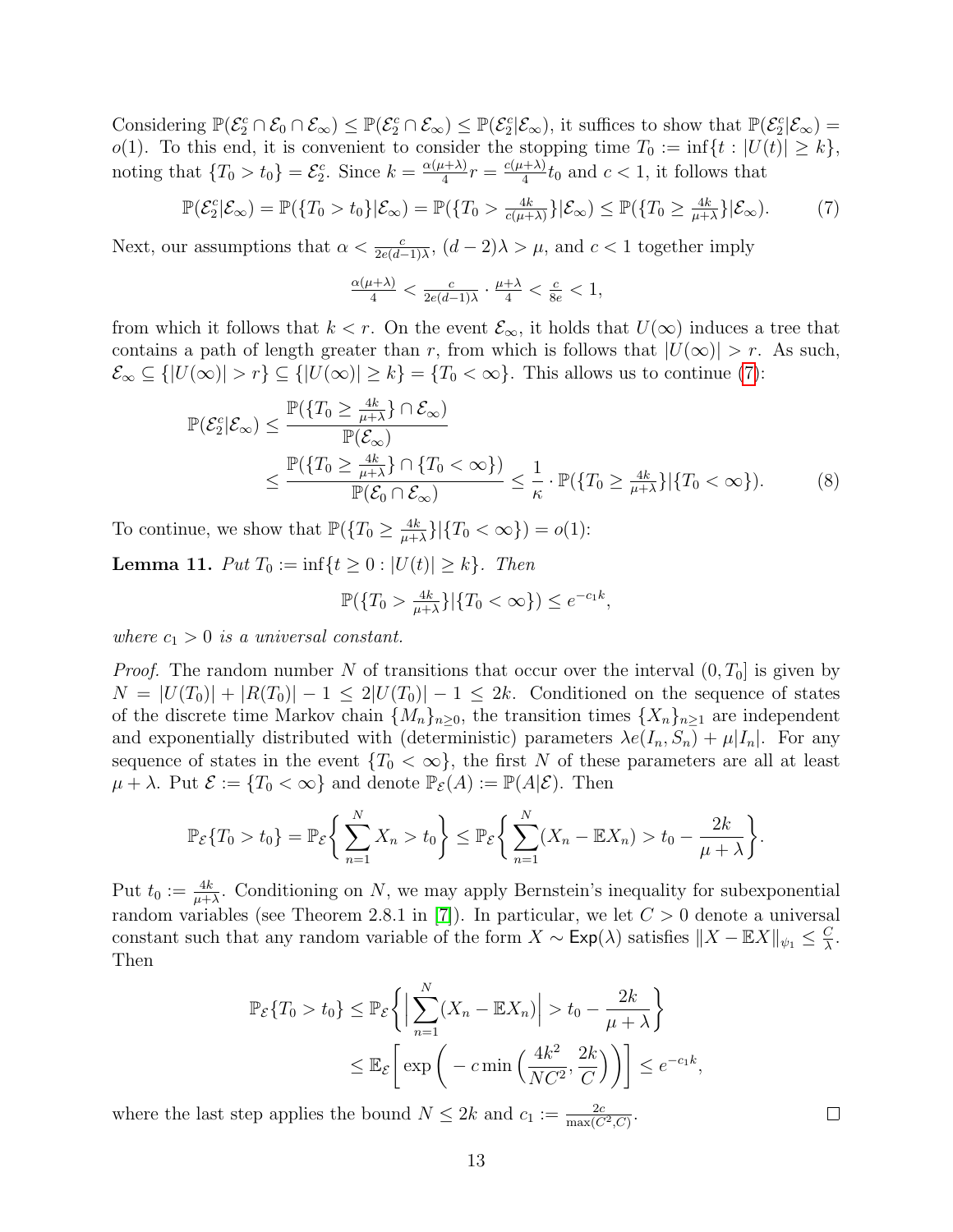Overall,  $(6)$ ,  $(8)$  and Lemma [11](#page-12-2) together give that the second term in  $(4)$  is  $o(1)$ . It remains to show that the first term in [\(4\)](#page-10-1) is  $o(1)$ . To this end, we first show that  $\mathbb{P}(\mathcal{E}_0 \cap \mathcal{E}_1 \cap$  $\mathcal{E}_2 \cap \mathcal{E}_{\infty}$ )  $\geq (1 - o(1))\kappa$ . Notice that

$$
\mathbb{P}(\mathcal{E}_2^c|\mathcal{E}_0 \cap \mathcal{E}_{\infty}) = \frac{\mathbb{P}(\mathcal{E}_2^c \cap \mathcal{E}_0 \cap \mathcal{E}_{\infty})}{\mathbb{P}(\mathcal{E}_0 \cap \mathcal{E}_{\infty})} \le \frac{\mathbb{P}(\mathcal{E}_2^c|\mathcal{E}_{\infty})}{\kappa} = o(1),
$$

where the last step applies [\(8\)](#page-12-1) and Lemma [11.](#page-12-2) Combining this with [\(5\)](#page-10-3) and Lemma [10](#page-11-0) after a union bound then gives

$$
\mathbb{P}(\mathcal{E}_0 \cap \mathcal{E}_1 \cap \mathcal{E}_2 \cap \mathcal{E}_{\infty}) = \mathbb{P}(\mathcal{E}_1 \cap \mathcal{E}_2 | \mathcal{E}_0 \cap \mathcal{E}_{\infty}) \cdot \mathbb{P}(\mathcal{E}_0 \cap \mathcal{E}_{\infty})
$$
  
\n
$$
\geq \kappa \cdot \mathbb{P}(\mathcal{E}_1 \cap \mathcal{E}_2 | \mathcal{E}_0 \cap \mathcal{E}_{\infty})
$$
  
\n
$$
\geq \kappa \cdot (1 - \mathbb{P}(\mathcal{E}_1^c | \mathcal{E}_0 \cap \mathcal{E}_{\infty}) - \mathbb{P}(\mathcal{E}_2^c | \mathcal{E}_0 \cap \mathcal{E}_{\infty})) = (1 - o(1))\kappa,
$$

as claimed. As such, it suffices to show that  $\mathbb{P}(\mathcal{F} \cap \mathcal{E}_0 \cap \mathcal{E}_1 \cap \mathcal{E}_2 \cap \mathcal{E}_{\infty})$  is  $o(1)$ . For this, it is convenient to consider the event  $\mathcal{A}_{t_0} = \{e(I(t_0), S(t_0)) > 0\}$  that the infection is still spreading at time  $t_0$ . Since  $\mathcal{E}_1$  is the event that the infection stays within  $B(r)$  up to time  $t_1$ (i.e., after  $t_0$ ) and  $\mathcal{E}_{\infty}$  is the event that the infection eventually escapes  $B(r)$ , it follows that  $\mathcal{E}_1 \cap \mathcal{E}_{\infty} \subseteq \mathcal{A}_{t_0}$ . Since  $\lambda \geq 6\mu$  and  $d \geq 3$ , we may select any  $\epsilon \in (\frac{2\mu}{\mu + 1})$  $\frac{2\mu}{\mu+\lambda}, 1-\frac{2}{d}$  $\frac{2}{d}$ ); we will refine our choice later. Defining  $\mathcal{B}_{t_0} := \{ |R(t_0)| < \epsilon |U(t_0)| \}$ , we then have

$$
\mathbb{P}(\mathcal{F}\cap\mathcal{E}_0\cap\mathcal{E}_1\cap\mathcal{E}_2\cap\mathcal{E}_{\infty})\leq \mathbb{P}(\mathcal{E}_1\cap\mathcal{E}_2\cap\mathcal{E}_{\infty}\cap\mathcal{B}_{t_0}^c)+\mathbb{P}(\mathcal{F}\cap\mathcal{E}_0\cap\mathcal{E}_1\cap\mathcal{E}_2\cap\mathcal{B}_{t_0})\\ \leq \mathbb{P}(\mathcal{E}_2\cap\mathcal{A}_{t_0}\cap\mathcal{B}_{t_0}^c)+\mathbb{P}(\mathcal{F}\cap\mathcal{E}_0\cap\mathcal{E}_1\cap\mathcal{E}_2\cap\mathcal{B}_{t_0}).
$$
\n(9)

We bound the first term of [\(9\)](#page-13-0) by analyzing the underlying discrete time Markov chain:

<span id="page-13-1"></span>Lemma 12. Select  $\epsilon > \frac{2\mu}{\mu+\lambda}$ . Then  $\mathbb{P}(\mathcal{E}_2 \cap \mathcal{A}_{t_0} \cap \mathcal{B}_{t_0}^c) \leq \frac{e^{-c(\epsilon)k}}{1-e^{-c(\epsilon)}}$  $\frac{e^{-c(\epsilon)\kappa}}{1-e^{-c(\epsilon)}}$ , where  $c(\epsilon)>0$ .

*Proof.* Let  $M_n = (S_n, I_n, R_n)$  sequence of states of the SIR model. For example,  $M_0 =$  $(S(0), I(0), R(0)),$  and  $M_1 = (S(T), I(T), R(T)),$  where T denotes the first transition time. Almost surely, the end state of this process takes the form  $(S, \emptyset, V(G) \setminus S)$ . Importantly,  ${M_n}_{n\geq 0}$  is a discrete time Markov chain in which, conditioned on  $M_n$ , it holds that  $R_{n+1}$ strictly contains  $R_n$  with probability

<span id="page-13-0"></span>
$$
\frac{\mu|I_n|}{\lambda e(I_n, S_n) + \mu|I_n|}.
$$

We will consider this process until the stopping time

$$
N := \inf\{n : e(I_n, S_n) = 0\}.
$$

Specifically, for each  $n \in \{1, ..., N\}$ , let  $X_n$  indicate whether the *n*th transition recovers a vertex, i.e.,  $R_n$  strictly contains  $R_{n-1}$ . For each  $n > N$ , let  $X_n$  be Bernoulli with success probability  $\frac{\mu}{\mu+\lambda}$ , all of which are independent of each other and of  $M_N$ . Put  $\overline{M}_n := M_{\min(n,N)}$ . Let  $\mathbb{P}_n$  denote the (random) probability measure conditioned on the state history  $\{\overline{M}_j\}_{j=0}^n$ . Notice that in the event  ${n < N}$ , we have the bound

$$
\mathbb{P}_n\{X_{n+1} = 1\} = \mathbb{P}\{X_{n+1} = 1 | M_n\} = \frac{\mu |I_n|}{\lambda e(I_n, S_n) + \mu |I_n|} \le \frac{\mu}{\mu + \lambda}
$$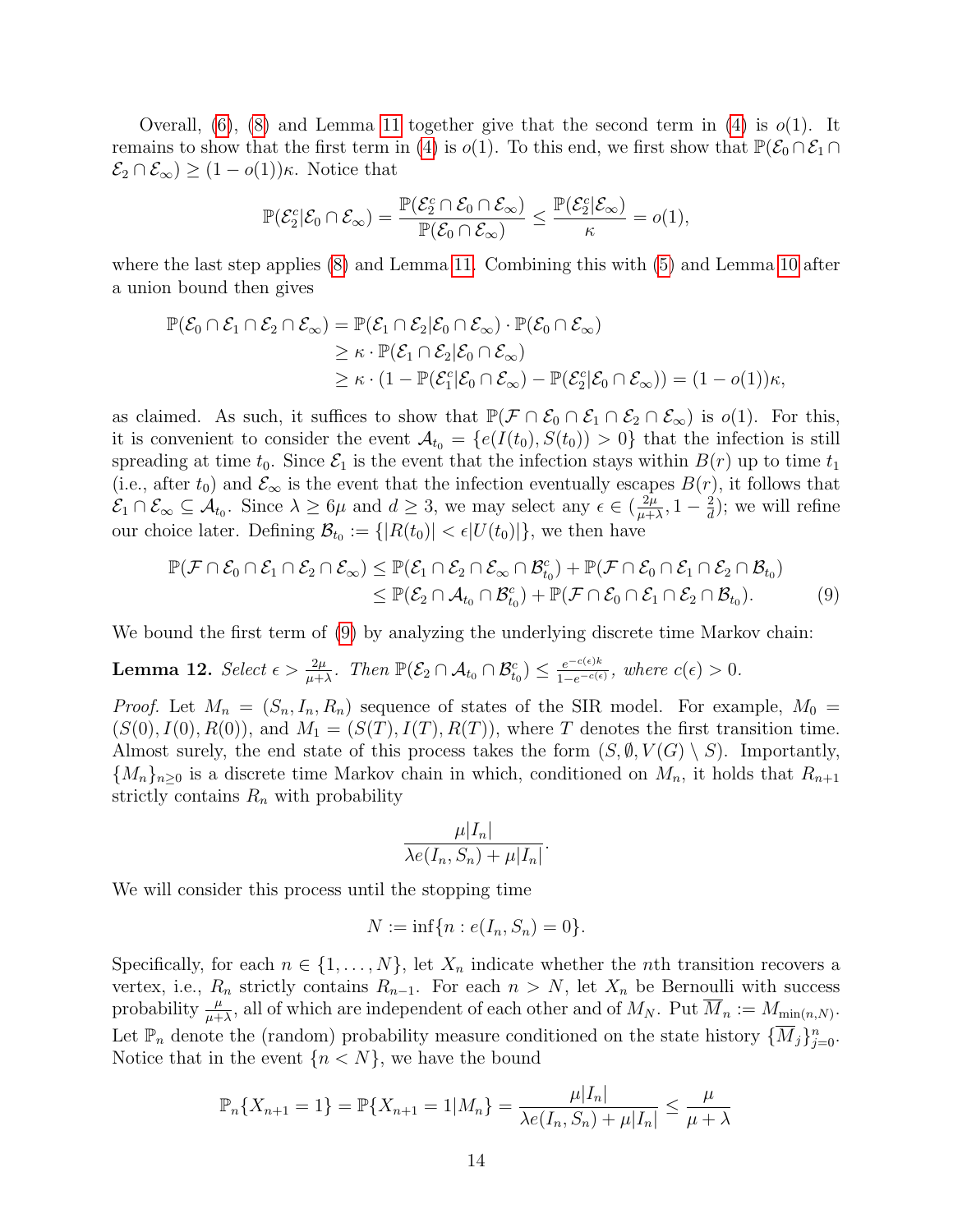almost surely. Meanwhile, in the complementary event  $\{n \geq N\}$ ,  $X_{n+1}$  is Bernoulli with success probability  $\frac{\lambda}{\mu+\lambda}$  and independent of  $M_n$ , and so

$$
\mathbb{P}_n\{X_{n+1} = 1\} = \mathbb{P}\{X_{n+1} = 1 | M_n\} = \mathbb{P}\{X_{n+1} = 1\} = \frac{\mu}{\mu + \lambda}
$$

almost surely. Overall,  $\mathbb{P}_n\{X_{n+1} = 1\} \leq \frac{\mu}{\mu+\lambda}$  almost surely. Next, let J denote a set of positive integers  $j_1 < \cdots < j_m$ . Then the law of total probability gives

$$
\mathbb{P}\{X_j=1\ \forall j\in J\}=\mathbb{E}[\mathbb{P}_{j_m-1}\{X_j=1\ \forall j\in J\}].
$$

Next,  $\mathbb{P}_{j_m-1}\{X_j=1 \; \forall j \in J \setminus \{j_m\}\}\in \{0,1\}$ , and so

$$
\mathbb{P}_{j_m-1}\{X_j=1\,\forall j\in J\}=\mathbb{P}_{j_m-1}\{X_j=1\,\forall j\in J\setminus\{j_m\}\}\cdot\mathbb{P}_{j_m-1}\{X_{j_m}=1\}
$$
  

$$
\leq\mathbb{P}_{j_m-1}\{X_j=1\,\forall j\in J\setminus\{j_m\}\}\cdot\frac{\mu}{\mu+\lambda}.
$$

Take expectations of both sides and apply induction to get

$$
\mathbb{P}\{X_j=1\ \forall j\in J\}\leq \mathbb{P}\{X_j=1\ \forall j\in J\setminus\{j_m\}\}\cdot \frac{\mu}{\mu+\lambda}\leq \cdots\leq (\frac{\mu}{\mu+\lambda})^m.
$$

Next, let  $N_0$  denote the number of transitions that have occurred by time  $t_0$ . In the event  $\mathcal{A}_{t_0}$ , it holds that  $N_0 < N$ , and so  $|R(t_0)| = \sum_{j=1}^{N_0} X_j$ . Also, we have  $N_0 \leq 2|U(t_0)|$ . As such,

$$
\mathbb{P}(\{|U(t_0)| = u\} \cap \mathcal{A}_{t_0} \cap \{|R(t_0)| \ge \epsilon u\}) \le \mathbb{P}\left\{\sum_{j=1}^{2u} X_j \ge \epsilon u\right\}
$$
  
\n
$$
\le \sum_{\substack{J \subseteq [2u] \\ |J| = \lceil \epsilon u\rceil}} \mathbb{P}\{X_j = 1 \ \forall j \in J\}
$$
  
\n
$$
\le \left(\frac{2u}{\lceil \epsilon u\rceil}\right) \left(\frac{\mu}{\mu + \lambda}\right)^{\lceil \epsilon u\rceil}
$$
  
\n
$$
\le \exp\left(-\lceil \epsilon u\rceil \left(\log(\frac{\lambda}{\mu} + 1) - \log(\frac{2u}{\lceil \epsilon u\rceil})\right)\right)
$$
  
\n
$$
\le \exp\left(-\epsilon u\left(\log(\frac{\lambda}{\mu} + 1) - \log(\frac{2}{\epsilon})\right)\right)
$$
  
\n
$$
=: e^{-c(\epsilon)u},
$$

where  $c(\epsilon) > 0$  since  $\epsilon > \frac{2\mu}{\mu + \lambda}$ . This then gives

$$
\mathbb{P}(\mathcal{E}_2 \cap \mathcal{A}_{t_0} \cap \mathcal{B}_{t_0}^c) = \mathbb{P}(\{|U(t_0)| \ge k\} \cap \mathcal{A}_{t_0} \cap \{|R(t_0)| \ge \epsilon |U(t_0)|\})
$$
  
= 
$$
\sum_{u \ge k} \mathbb{P}(\{|U(t_0)| = u\} \cap \mathcal{A}_{t_0} \cap \{|R(t_0)| \ge \epsilon u\}) \le \sum_{u \ge k} e^{-c(\epsilon)u} = \frac{e^{-c(\epsilon)k}}{1 - e^{-c(\epsilon)}},
$$

as desired.

Overall, Lemma [12](#page-13-1) gives that the first term in  $(9)$  is  $o(1)$ . It remains to bound to second term in [\(9\)](#page-13-0). To do so, we restrict to the event  $\mathcal{E}_0 \cap \mathcal{E}_1 \cap \mathcal{E}_2 \cap \mathcal{B}_{t_0}$  and argue that F occurs with

 $\Box$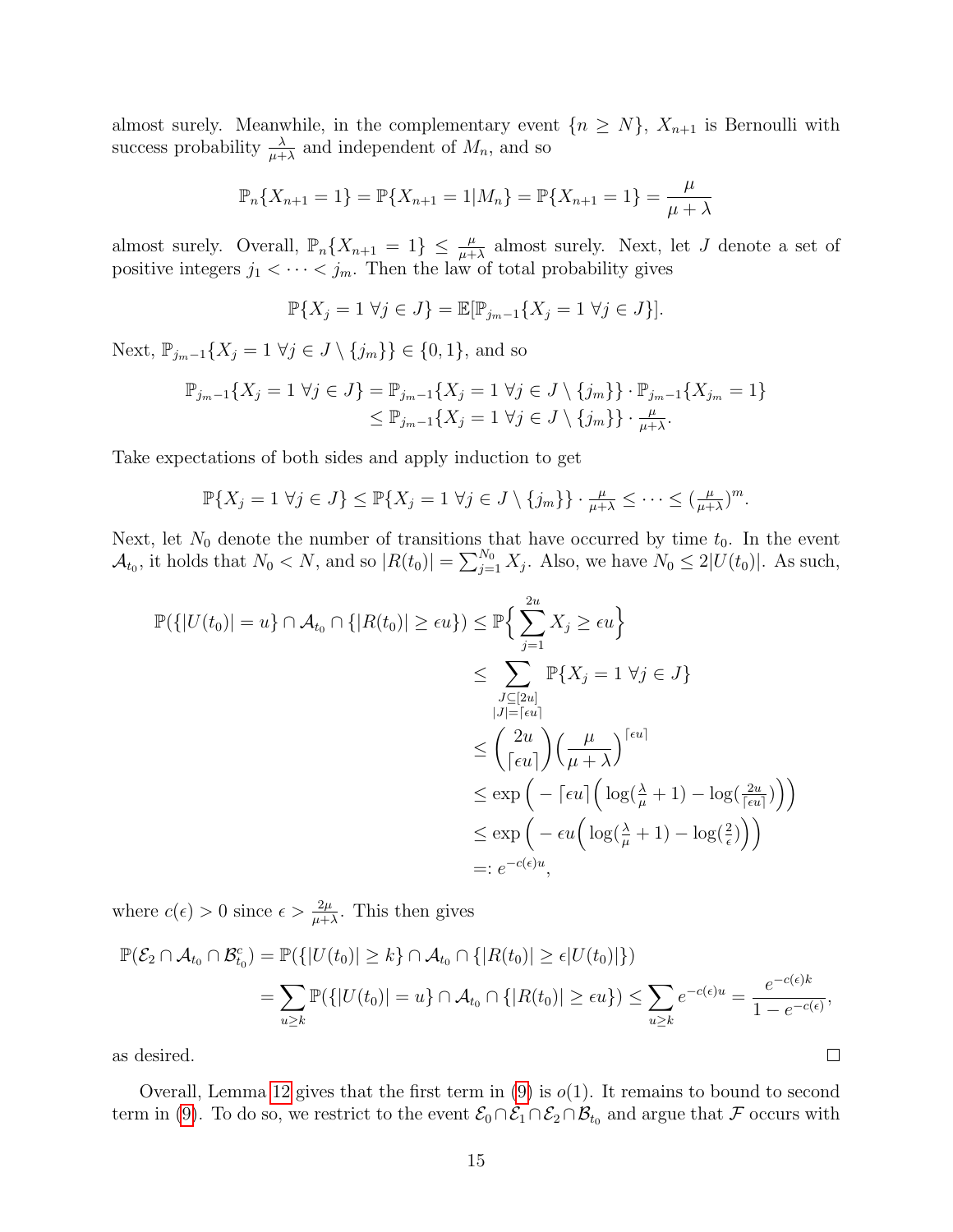probability  $o(1)$ . We adopt the notation from Lemma [6](#page-5-0) and Algorithm [1.](#page-6-0) Since  $B(r)$  is a tree, A consists of the vertices in  $U(t_0)$  that have a neighbor in  $S(t_0)$ , while  $A_I = A \cap I(t_0)$ . For every  $a \in A \setminus A_I \subseteq R(t_0)$ , since a cannot infect  $b(a)$ , it holds that  $Z_a = \tau$ . It follows that  $Q = Q_I$  and  $P = \frac{|A_I|}{|A|}$  $\frac{A_I}{|A|}P_I$ , and so

$$
\frac{\hat{\lambda}}{\hat{\lambda}_I} = \frac{P}{P_I} = \frac{|A_I|}{|A|}, \qquad \frac{\hat{\mu}}{\hat{\mu}_I} = \frac{1-P}{1-P_I} = \frac{1-\frac{|A_I|}{|A|}P_I}{1-P_I} = 1+\left(1-\frac{|A_I|}{|A|}\right)\cdot\frac{P_I}{1-P_I}.
$$

As such,  $\frac{\hat{\lambda}}{\hat{\lambda}_I} \leq 1$  and  $\frac{\hat{\mu}}{\hat{\mu}_I} \geq 1$ . To obtain bounds in the other directions, we require a lemma:

<span id="page-15-0"></span>**Lemma 13.** Consider any d-regular graph G and vertex subset  $U \subseteq V(G)$  that induces a subtree of G. At least  $(1-2/d)|U|$  of the members of U has a neighbor in  $V(G) \setminus U$ .

*Proof.* Let W denote the vertices in U with a neighbor in  $U^c := V(G) \setminus U$ . The number of edges in the tree induced by U is  $|U| - 1$ , while the total number of edges in G incident to U is given by

$$
\sum_{u \in U} \deg(u) - (|U| - 1) = (d - 1)|U| + 1.
$$

As such, the number of edges between  $U$  and  $U^c$  is

$$
e(U, U^c) = ((d-1)|U| + 1) - (|U| - 1) = (d-2)|U| + 2.
$$

Pigeonhole then gives

$$
|W| \ge \frac{e(U, U^c)}{d} \ge \left(1 - \frac{2}{d}\right)|U|.
$$

Since  $U(t_0)$  induces a subtree of G, Lemma [13](#page-15-0) gives that  $|A| \geq (1 - \frac{2}{d})$  $\frac{2}{d}$ )| $U(t_0)$ |, and so

$$
|A_I| \ge |A| - |R(t_0)| > |A| - \epsilon |U(t_0)| \ge (1 - \frac{\epsilon}{1 - \frac{2}{d}})|A| \ge (1 - 3\epsilon)|A| = (1 - (1 + \epsilon_0) \frac{6\mu}{\mu + \lambda})|A|,
$$

where the last two steps use the fact that  $d \geq 3$  and the choice  $\epsilon = (1 + \epsilon_0) \frac{2\mu}{n+1}$  $\frac{2\mu}{\mu+\lambda}$  for some small  $\epsilon_0 > 0$ . It follows that

$$
\frac{\hat{\lambda}}{\hat{\lambda}_I} = \frac{|A_I|}{|A|} = 1 - (1 + \epsilon_0) \cdot \frac{6\mu}{\mu + \lambda} \ge 1 - (1 + \epsilon_0) \cdot \frac{6}{7} \ge \frac{1}{8},
$$

where the last two steps use the facts that  $\lambda \geq 6\mu$  and  $\epsilon_0$  is small. Next, consider

$$
\tilde{k} := |A_I| \ge |A| - \epsilon |U(t_0)| \ge (1 - \frac{2}{d} - \epsilon) |U(t_0)| \ge (1 - \frac{2}{d} - \epsilon) k,
$$

where  $1 - \frac{2}{d} - \epsilon > 0$  by assumption. Since  $\tilde{k}$  and  $\tau$  both increase with factors of log n, Lemma [6](#page-5-0) implies that  $(\hat{\lambda}_I, \hat{\mu}_I)$  converges to  $(\lambda, \mu)$  in probability. As such,

$$
\frac{\hat{\mu}}{\hat{\mu}_I} = 1 + \left(1 - \frac{|A_I|}{|A|}\right) \cdot \frac{P_I}{1 - P_I} \le 1 + (1 + \epsilon_0) \cdot \frac{6\mu}{\mu + \lambda} \cdot \frac{\hat{\lambda}_I}{\hat{\mu}_I}
$$

$$
= 1 + (1 + \epsilon_0) \cdot \frac{6\mu}{\mu + \lambda} \cdot \frac{\lambda}{\mu} + o(1) \le 8,
$$

where the last step holds when n is large. The result then follows from the fact that  $(\hat{\lambda}_I, \hat{\mu}_I)$ converges to  $(\lambda, \mu)$  in probability.